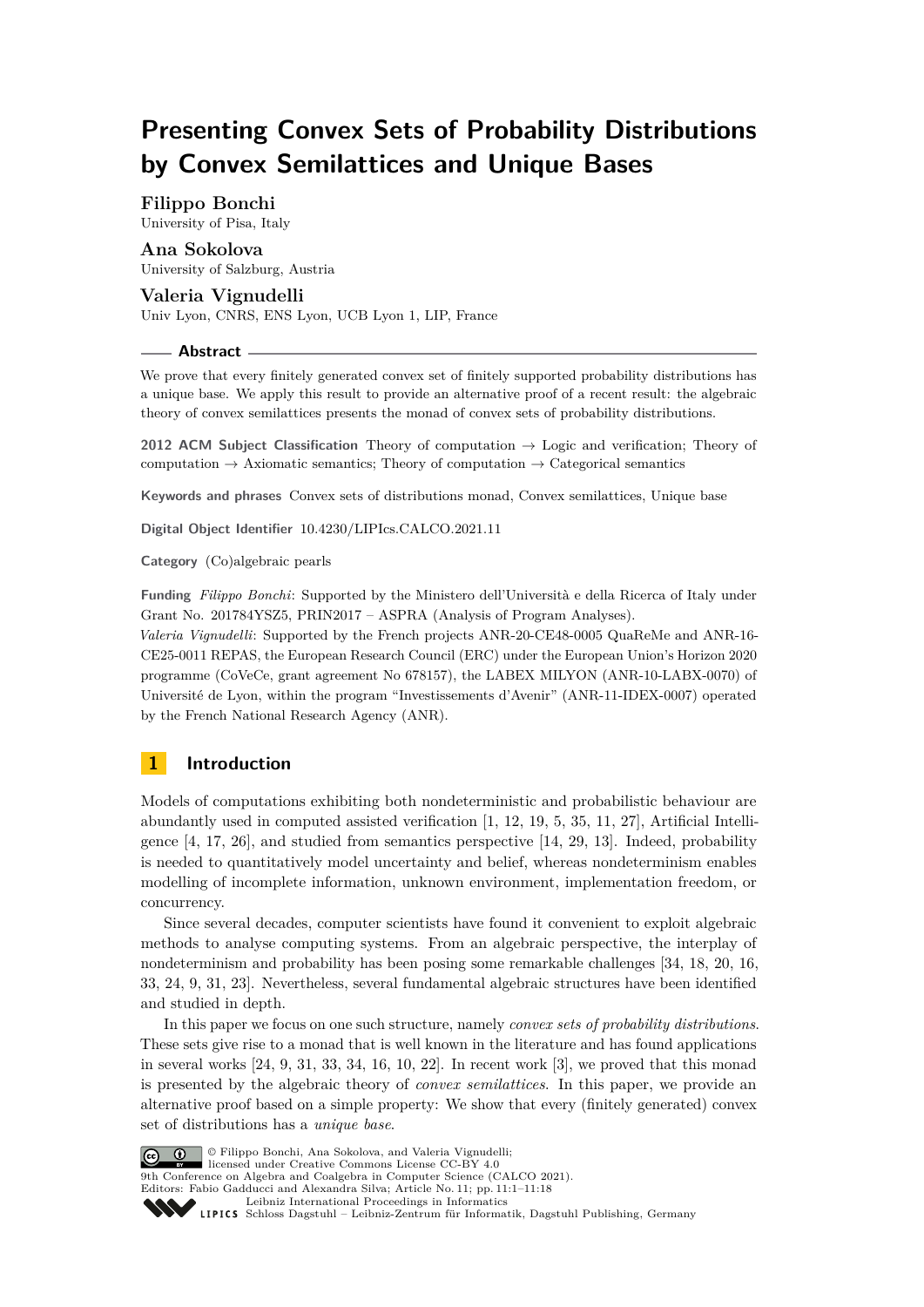#### **11:2 Presenting Convex Sets of Distributions by Unique Bases**

This alternative proof technique is based on a categorical machinery together with a more syntax-based approach, which has already proven useful in extensions of the presentation results to the setting of metric spaces and quantitative equational theories [\[22,](#page-16-9) [21\]](#page-16-10).

**Synopsis.** In Section [2,](#page-1-0) we show the unique base theorem. Our alternative proof of the presentation of the monad is based on exhibiting a monad map which is an isomorphism. We recall the relevant categorical notions in Section [3,](#page-3-0) and introduce a general recipe for building a monad map. In Section [4](#page-7-0) we illustrate the monad of interest as well as the theory of convex semilattices, and in Section [5](#page-8-0) we apply the recipe from Section [3](#page-3-0) to build a monad map relating the monad and the theory. In Section [6](#page-12-0) we prove that this monad map is an isomorphism, by relying on the unique base theorem to derive a normal-form argument.

# <span id="page-1-0"></span>**2 A unique base theorem for convex sets of probability distributions**

Given a set *X*, a probability distribution is a function *d*: *X* → [0, 1] such that  $\sum_{x \in X} d(x) = 1$ . A probability distribution *d* is finitely supported if  $d(x) \neq 0$  for finitely many *x*. We call  $\mathcal{D}(X)$  the set of finitely suported probability distributions over X. A probability distribution  $d \in \mathcal{D}(X)$  is a convex combination of the distributions  $d_1, \ldots, d_n \in \mathcal{D}(X)$  if there exist  $\alpha_1, \ldots, \alpha_n \in [0, 1]$  such that  $\sum_i \alpha_i = 1$  and for all  $x, d(x) = \sum_i \alpha_i d_i(x)$ . Hereafter we will just write the latter condition as  $d = \sum_i \alpha_i d_i$ . The *convex closure* of a subset  $S \subseteq \mathcal{D}(X)$ , written conv $(S)$ , is the set of all the convex combinations of the distributions in *S*. A subset  $S \subseteq \mathcal{D}(X)$  is *convex* if  $S = \text{conv}(S)$ . A convex set is *finitely generated* if there exist  $d_1, \ldots, d_n \in \mathcal{D}(X)$  such that  $S = \text{conv}(\{d_1, \ldots, d_n\})$ . We let  $C(X)$  denote the set of non-empty, finitely-generated convex sets of distributions over *X*. A *base* for  $S \in C(X)$  is a set  $\{d_1, \ldots, d_n\}$  such that  $S = \text{conv}(\{d_1, \ldots, d_n\})$  and for all  $i \in 1 \ldots n$ ,  $d_i \notin \text{conv}(\{d_j \mid j \neq i, 1 \leq j \leq n\}).$ 

#### <span id="page-1-2"></span>▶ **Theorem 1.** *For every*  $S \in C(X)$ *, there exists a unique base.*

We show here a direct proof (Proof I) and an alternative proof using functional analysis tools and the strong theorem of Krein-Milman [\[25\]](#page-16-11) (Proof II).

**Proof I.** Existence of the base comes from the property that *S* is finitely generated. In the rest of this section we prove uniqueness; namely if  $\{d_1, \ldots, d_n\}$  and  $\{d'_1, \ldots, d'_m\}$  are two bases for some  $S \in \mathcal{D}(X)$ , then  $\{d_1, ..., d_n\} = \{d'_1, ..., d'_m\}.$ 

Let  $\{d_1, \ldots, d_n\}$  and  $\{d'_1, \ldots, d'_m\}$  be two bases for  $S \in \mathcal{D}(X)$ . Then for all  $i \in 1 \ldots n$ it holds  $d_i \in \text{conv}(\{d'_1, \ldots, d'_m\})$  and for all  $j \in 1 \ldots m$  it holds  $d'_j \in \text{conv}(\{d_1, \ldots, d_n\})$ . By unfolding the definition of conv, this means that for all *i* there exist  $\alpha_{i,j}$  such that  $\sum_j \alpha_{i,j} = 1$ and for all *j* there exist  $\alpha'_{j,i}$  such that  $\sum_i \alpha'_{j,i} = 1$  and such that

<span id="page-1-1"></span>
$$
d_i = \sum_{j \in \{1...m\}} \alpha_{i,j} d'_j \text{ and } d'_j = \sum_{i \in \{1...n\}} \alpha'_{j,i} d_i. \tag{1}
$$

Hence, for all *i* it holds

$$
d_i = \sum_{j \in \{1...m\}} \alpha_{i,j} \left( \sum_{k \in \{1...n\}} \alpha'_{j,k} d_k \right) = \sum_{k \in \{1...n\}} \left( \sum_{j \in \{1...m\}} \alpha_{i,j} \alpha'_{j,k} \right) d_k
$$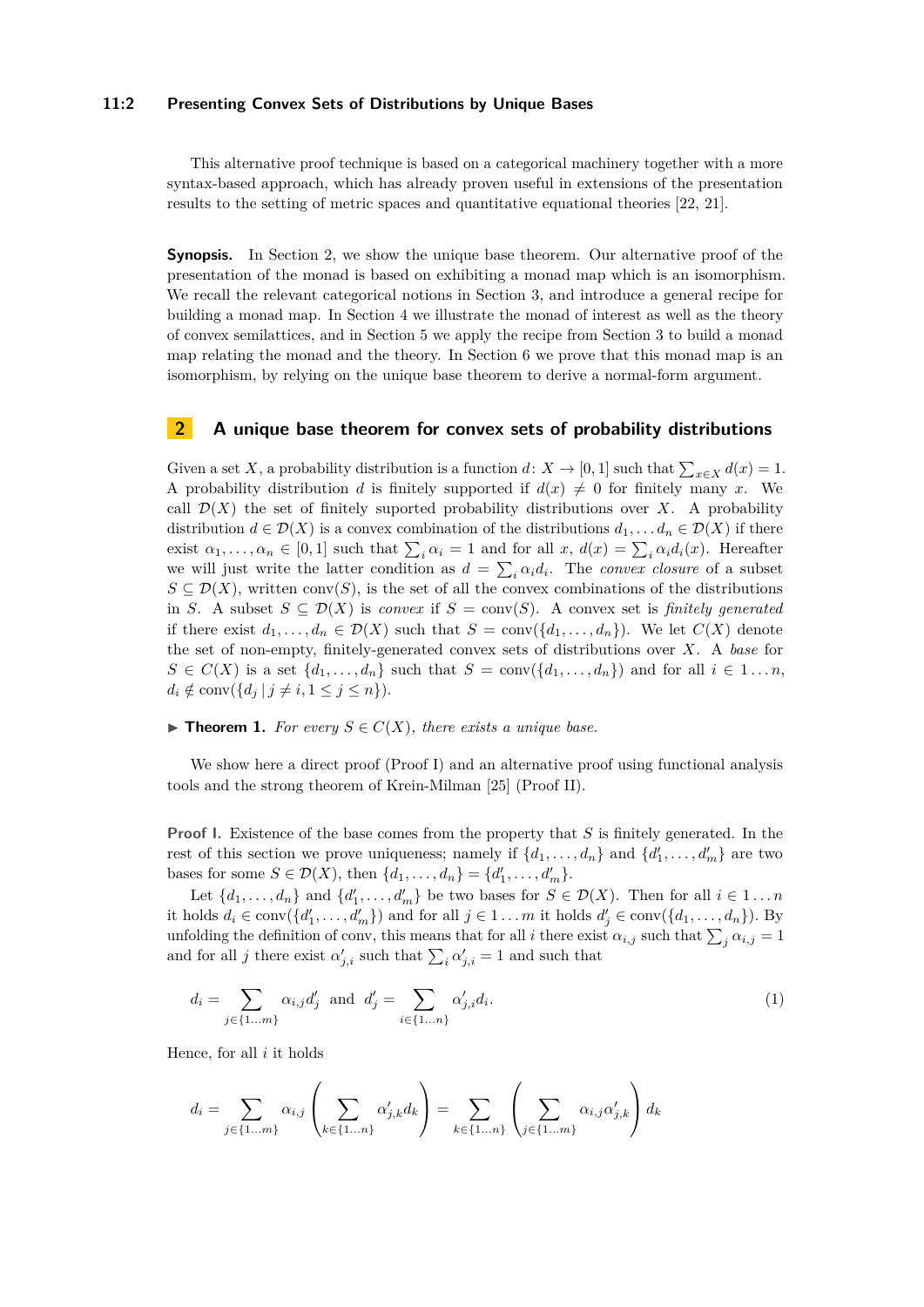where the fist equality follows by replacing the  $d'_{j}$  in the left equation in [\(1\)](#page-1-1) with the one in the right equation in [\(1\)](#page-1-1). So we have

<span id="page-2-0"></span>
$$
d_i = \left(\sum_{j \in \{1...m\}} \alpha_{i,j} \alpha'_{j,i}\right) d_i + \sum_{k \in \{1...n\} \setminus \{i\}} \left(\sum_{j \in \{1...m\}} \alpha_{i,j} \alpha'_{j,k}\right) d_k
$$
 (2)

We now prove by contradiction that

<span id="page-2-1"></span>
$$
\sum_{i \in \{1...m\}} \alpha_{i,j} \alpha'_{j,i} = 1 \text{ for all } i \in \{1...n\}
$$
\n
$$
(3)
$$

Let  $i \in \{1 \dots n\}$  and let  $\beta_i = \sum_{j \in \{1 \dots m\}} \alpha_{i,j} \alpha'_{j,i}$ . If  $\beta_i \neq 1$ , then by [\(2\)](#page-2-0) we have

$$
d_i = \beta_i d_i + (1 - \beta_i) \sum_{k \in \{1...n\} \setminus \{i\}} \left( \frac{\sum_{j \in \{1...m\}} \alpha_{i,j} \alpha'_{j,k}}{1 - \beta_i} \right) d_k
$$

and from this we derive

*j*∈{1*...m*}

$$
d_i = \sum_{k \in \{1...n\} \setminus \{i\}} \left( \frac{\sum_{j \in \{1...m\}} \alpha_{i,j} \alpha'_{j,k}}{1 - \beta_i} \right) d_k
$$

This means that  $d_i$  is expressible as a convex combination of  $\{d_1, \ldots, d_n\} \setminus \{d_i\}$ , which contradicts the hypothesis that  $\{d_1 \ldots, d_n\}$  is a base. Hence,  $\beta_i = 1$ , which proves [\(3\)](#page-2-1).

From [\(3\)](#page-2-1) and [\(2\)](#page-2-0) we derive that for all  $k \in \{1 \dots n\} \setminus \{i\}, \sum_{j \in \{1 \dots m\}} \alpha_{i,j} \alpha'_{j,k} = 0$ . Since all the summands are non-negative, this entails that

<span id="page-2-2"></span>
$$
\alpha_{i,j}\alpha'_{j,k} = 0 \text{ for all } i \in \{1 \dots n\}, k \in \{1 \dots n\} \setminus \{i\} \text{ and } j \in \{1 \dots m\}. \tag{4}
$$

By reasoning in the same way, we obtain the following

<span id="page-2-3"></span>
$$
\alpha'_{j,i}\alpha_{i,l} = 0 \text{ for all } j \in \{1 \dots m\}, l \in \{1 \dots m\} \setminus \{j\} \text{ and } i \in \{1 \dots n\}. \tag{5}
$$

We now prove that for all *i* there exists one *j* such that  $\alpha_{i,j} = 1$ . As  $\sum_{j} \alpha_{i,j} = 1$ , there is at least one *j* such that  $\alpha_{i,j} > 0$ . By this and [\(4\)](#page-2-2) one has that for all  $k \in \{1 \dots n\} \setminus \{i\}$ ,  $\alpha'_{j,k} = 0$ . Since  $\sum_{k \in \{1...n\}} \alpha'_{j,k} = 1$ , we have that  $\alpha'_{j,i} = 1$ . Hence we derive by [\(5\)](#page-2-3) that  $a_{i,l} = 0$  for all  $l \in \{1...m\} \setminus \{j\}$ . Since  $\sum_{l \in \{1...m\}} a_{i,l} = 1$ , we have  $a_{i,j} = 1$ .

Using this fact, we conclude by the left equation in [\(1\)](#page-1-1) that for every *i* there exists one *j* such that  $d_i = d'_j$ . Hence, we have  $\{d_1, \ldots, d_n\} \subseteq \{d'_1, \ldots, d'_m\}$ . The opposite inclusion follows symmetrically.

**Proof II.** Let  $S \in C(X)$ . Note that then *S* is a subset of  $\mathcal{D}(X) \subseteq \mathbb{R}^X$  and hence a subset of a locally convex topological vector space  $(\mathbb{R}^X)$  with the product topology). Consider the family  $\mathcal{B} = \{B \subseteq S \mid S = \text{conv}(B)\}\$ . It is obvious that *B* is minimal in *B* if and only if no element  $d \in B$  satisfies  $d \in \text{conv}(B \setminus \{d\})$ . We now show that B contains a smallest element.

First, note that for all  $B \in \mathcal{B}$ ,  $\text{Ext}(S) \subseteq B$ , with  $\text{Ext}(S)$  being the set of extreme points of *S*. Indeed, let  $d \in \text{Ext}(S)$ . Then  $d \in S$  and can be written as  $d = \sum_{d_i \in B} p_i d_i =$  $p_i \cdot d_i + (1 - p_i) \cdot e$  for some  $p_i \neq 0$  and  $e \in S$ , and hence by extremality of *d* we have  $d = d_i = e$  yielding  $d \in B$ .

Next, we show that  $S = \text{conv}(\text{Ext}(S))$ , which means that  $\text{Ext}(S) \in \mathcal{B}$  and hence together with  $\text{Ext}(S) \subseteq B$  shows that  $\text{Ext}(S)$  is the smallest element of  $\mathcal{B}$ . This smallest element  $\text{Ext}(S)$  is the unique base of *S*. Pick a finite  $B_0 = \{d_1, \ldots, d_n\} \in \mathcal{B}$ . Then  $S = \Phi(\Delta_n)$  for

$$
\Delta_n = \{(x_1, \dots, x_n) \in \mathbb{R}^n \mid x_i \in [0, 1], \sum_i x_i = 1\}
$$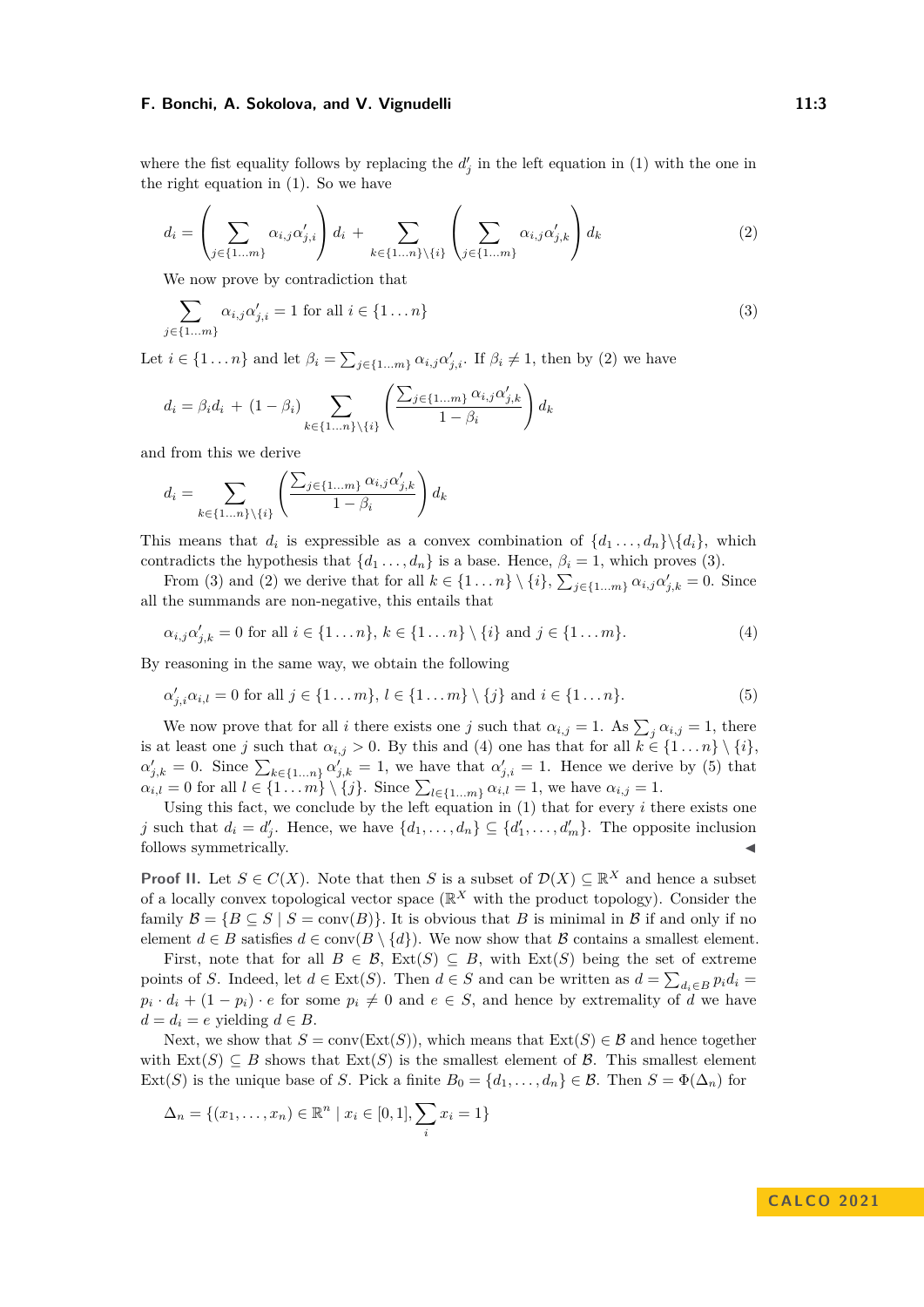#### **11:4 Presenting Convex Sets of Distributions by Unique Bases**

and  $\Phi: \mathbb{R}^n \to \mathbb{R}^X$  given by  $\Phi(x_1, \ldots, x_n) = \sum_i x_i d_i$ . Note that  $\Delta_n$  is compact, by Heine-Borel, as it is a closed and bounded subset of  $\mathbb{R}^n$ , and  $\Phi$  is continuous, since we are in a topological vector space and hence algebraic operations are continuous. As a consequence, *S* is compact as a continuous image of a compact set. Now, Krein-Milman applies, yielding that  $S = \overline{\text{conv}}(\text{Ext}(S))$  with  $\overline{\text{conv}}$  denoting the closed convex hull and hence

 $S = \overline{\text{conv}}(\text{Ext}(S)) = \text{conv}(\text{Ext}(S))$ 

since by the same argument as above  $conv(Ext(S))$  is compact and hence closed.

Instead of the Krein-Milman theorem, one could use in this proof its predecessor from classical convex analysis in  $\mathbb{R}^n$ , e.g. [\[32,](#page-16-12) Theorem 18.5]. The reason is that since we deal with finitely generated convex subsets of finitely supported distributions, such subsets are actually elements of *C*(*X*) for a finite set *X*.

# <span id="page-3-0"></span>**3 Monads and presentations**

Theorem [1](#page-1-2) states the existence of a unique base for every finitely generated convex set of probability distributions. In the remainder of this paper, we exploit this result to illustrate an alternative proof of Theorem 4 in [\[3\]](#page-15-14) that provides a presentation of the monad  $C$  [\[24,](#page-16-6) [9,](#page-15-12) [31,](#page-16-7) [33,](#page-16-5) [34,](#page-16-4) [16\]](#page-15-11). In Section [4,](#page-7-0) we recall the monad as well as its presentation given in [\[3\]](#page-15-14). In this section, we recall some basic facts about monads and presentations.

A *monad* on **Sets** is a functor  $M:$  **Sets**  $\rightarrow$  **Sets** together with two natural transformations: a unit *η*: Id  $\Rightarrow$  M and multiplication  $\mu$ :  $\mathcal{M}^2 \Rightarrow \mathcal{M}$  that satisfy the laws  $\mu \circ \eta \mathcal{M} = \mu \circ \eta$  $\mathcal{M}\eta = id$  and  $\mu \circ \mathcal{M}\mu = \mu \circ \mu \mathcal{M}$ .

A *monad map* from a monad M to a monad  $\hat{\mathcal{M}}$  is a natural transformation  $\sigma \colon \mathcal{M} \Rightarrow \hat{\mathcal{M}}$ that makes the following diagrams commute, with  $\eta$ ,  $\mu$  and  $\hat{\eta}$ ,  $\hat{\mu}$  denoting the unit and multiplication of M and  $\hat{\mathcal{M}}$ , respectively, and  $\sigma \sigma = \sigma \circ \mathcal{M} \sigma = \hat{\mathcal{M}} \sigma \circ \sigma_{\mathcal{M}}$ .

$$
X \xrightarrow{\eta} \mathcal{M}X
$$
  
\n
$$
\downarrow_{\sigma} \qquad \mathcal{M}MX \xrightarrow{\sigma\sigma} \hat{\mathcal{M}}\hat{\mathcal{M}}X
$$
  
\n
$$
\hat{\mathcal{M}}X
$$
  
\n
$$
\mathcal{M}X \xrightarrow{\sigma\sigma} \hat{\mathcal{M}}X
$$
  
\n
$$
\mathcal{M}X \xrightarrow{\sigma} \hat{\mathcal{M}}X
$$

If  $\sigma \colon \mathcal{M}X \to \hat{\mathcal{M}}X$  is an iso, the two monads are isomorphic.

An important example of monad is provided by the *free monad of terms*. Given a signature  $\Sigma$ , namely a set of operation symbols equipped with an arity, the free monad *T*<sub>Σ</sub>: **Sets**  $\rightarrow$  **Sets** of terms over Σ maps a set *X* to the set of all Σ-terms with variables in *X*, and  $f: X \to Y$  to the function that maps a term over *X* to a term over *Y* obtained by substitution according to  $f$ . The unit maps a variable in  $X$  to itself, and the multiplication is term composition.

Given a set of axioms *E* over Σ-terms, one can define the smallest congruence generated by the axioms, denoted by  $=$ <sub>E</sub>. Hereafter we write  $[t]_E$  for the  $=$ <sub>E</sub>-equivalence class of the Σ-term *t* and  $T_{\Sigma,E}(X)$  for the set of *E*-equivalence classes of Σ-terms with variables in *X*. The assignment  $X \mapsto T_{\Sigma,E}(X)$  gives rise to a functor  $T_{\Sigma,E}:$  Sets  $\rightarrow$  Sets where the behaviour on functions is defined as for  $T_{\Sigma}$ . Such functor carries the structure of a monad: the unit  $\eta^E$ : Id  $\Rightarrow T_{\Sigma,E}$  and the multiplication  $\mu^E: T_{\Sigma,E}T_{\Sigma,E} \Rightarrow T_{\Sigma,E}$  are defined as  $\eta^{E}(x) = [x]_{E}$  and  $\mu^{E}[t\{[t_i]_{E}/x_i\}]_{E} = [t\{t_i/x_i\}]_{E}.$ 

An *algebraic theory* is a pair  $(\Sigma, E)$  of signature  $\Sigma$  and a set of equations *E*. We say that  $(\Sigma, E)$  provides a *presentation* for a monad M if  $T_{\Sigma, E}$  is isomorphic to M.

We next introduce several monads on **Sets** together with their presentations.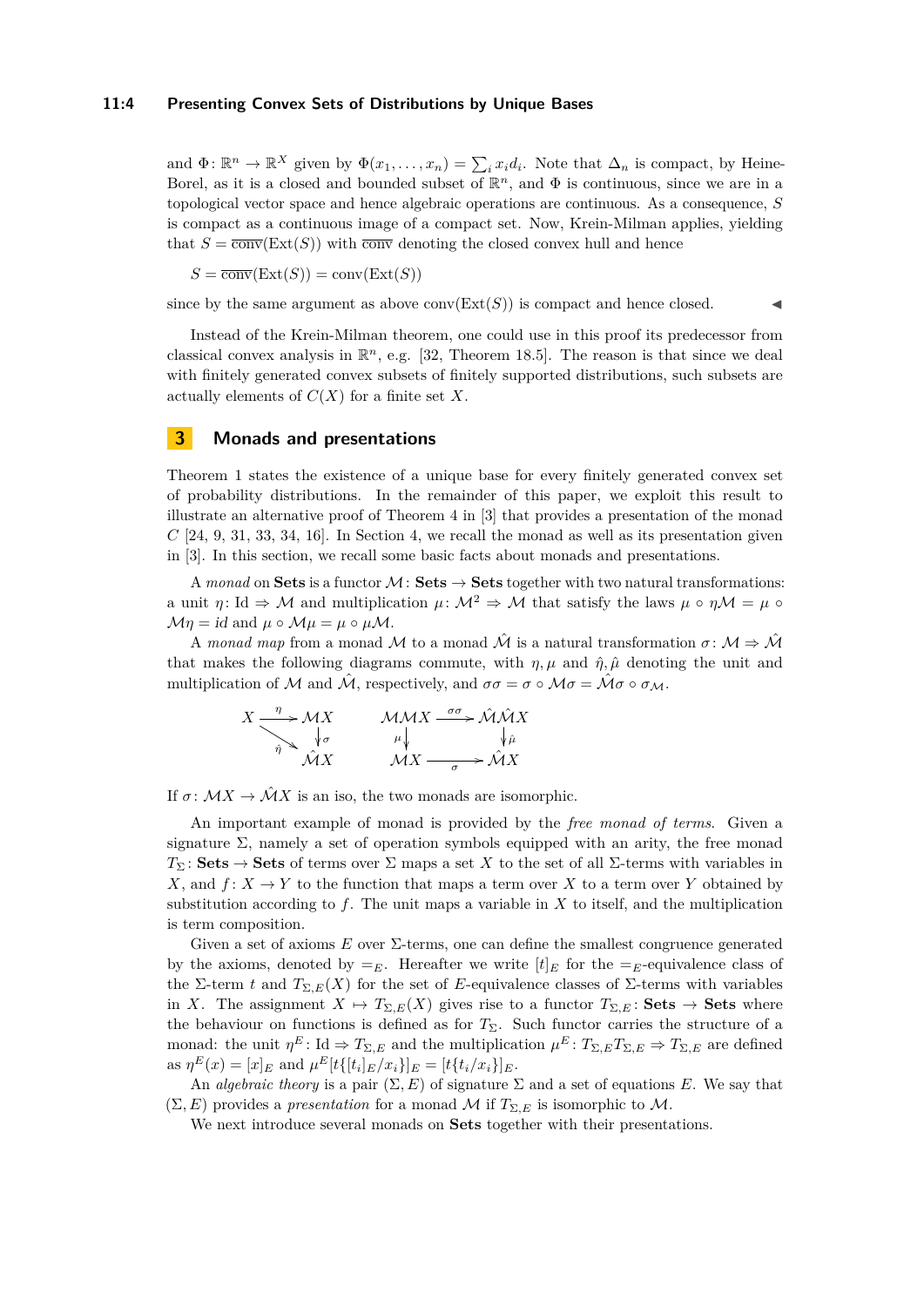**Nondeterminism.** The non-empty finite powerset monad  $\mathcal{P}_{ne}$  maps a set *X* to the set of non-empty finite subsets  $\mathcal{P}_{ne}X = \{U \mid U \subseteq X, U \text{ is finite and non-empty}\}\$ and a function  $f: X \to Y$  to  $\mathcal{P}_{ne}f: \mathcal{P}_{ne}X \to \mathcal{P}_{ne}Y$ ,  $\mathcal{P}_{ne}f(U) = \{f(u) | u \in U\}$ . The unit *η* of  $\mathcal{P}_{ne}$  is given by singleton, i.e.,  $\eta(x) = \{x\}$ , and the multiplication  $\mu$  is given by union, i.e.,  $\mu(S) = \bigcup_{U \in S} U$ for  $S \in \mathcal{P}_{ne} \mathcal{P}_{ne} X$ .

Let  $\Sigma_N$  be the signature consisting of a binary operation  $\oplus$ . Let  $E_N$  be the following set of axioms, the axioms of semilattice:

$$
(x \oplus y) \oplus z \stackrel{(A)}{=} x \oplus (y \oplus z) \qquad x \oplus y \stackrel{(C)}{=} y \oplus x \qquad x \oplus x \stackrel{(I)}{=} x
$$

It is easy to show that the algebraic theory  $(\Sigma_N, E_N)$  provides a presentation for the monad  $\mathcal{P}_{ne}$ , in the sense that there exists an isomorphism of monads  $\iota^N: T_{\Sigma_N,E_N} \Rightarrow \mathcal{P}_{ne}$ .

**Probability.** The finitely supported probability distribution monad  $D$  is defined, for a set  $X$ and a function  $f: X \to Y$ , as  $\mathcal{D}X = \{\varphi: X \to [0,1] \mid \sum_{x \in X} \varphi(x) = 1$ , supp $(\varphi)$  is finite} and  $\mathcal{D}f(\varphi)(y) = \sum$  $\sum_{x \in f^{-1}(y)} \varphi(x)$ . The unit of D is given by a Dirac distribution  $\eta(x) = \delta_x = (x \mapsto 1)$ for  $x \in X$  and the multiplication by  $\mu(\Phi)(x) = \sum_{\varphi \in \text{supp}(\Phi)} \Phi(\varphi) \cdot \varphi(x)$  for  $\Phi \in \mathcal{DD}X$ . We sometimes write  $\sum_{i \in I} p_i x_i$  for a distribution  $\varphi$  with  $\text{supp}(\varphi) = \{x_i \mid i \in I\}$  and  $\varphi(x_i) = p_i$ .

Let  $\Sigma_P$  be the signature consisting of a binary operation  $+_p$  for all  $p \in (0,1)$ . Let  $E_P$  be the following set of axioms, the axioms of a barycentric algebra, also called convex algebra:<sup>[1](#page-4-0)</sup>

$$
(x+_{q}y)+_{p}z\overset{(A_{p})}{=}x+_{pq}(y+_{\frac{p(1-q)}{1-pq}}z)\qquad x+_{p}y\overset{(C_{p})}{=}y+_{1-p}x\qquad x+_{p}x\overset{(I_{p})}{=}x
$$

The algebraic theory  $(\Sigma_P, E_P)$  provides a presentation for the monad  $\mathcal{D}$  [\[30,](#page-16-13) [28,](#page-16-14) [7,](#page-15-15) [8,](#page-15-16) [15\]](#page-15-17), in the sense that there exists an isomorphism of monads  $\iota^P: T_{\Sigma_P, E_P} \Rightarrow \mathcal{D}$ .

# <span id="page-4-1"></span>**3.1 A well known recipe for constructing monad morphisms**

To prove that an algebraic theory  $(\Sigma, E)$  presents a monad M, one has to provide  $\iota: T_{\Sigma, E} \Rightarrow$  $M$  that (a) is a monad map and (b) is an isomorphism. While the proof of (b) often requires some specific normal form arguments, the proof of (a) can be significantly simplified by using some standard categorical machinery.

In this section, we illustrate a well known recipe which allows for constructing a monad map  $\iota: T_{\Sigma,E} \Rightarrow \mathcal{M}$  in a principled way. We begin by recalling Eilenberg-Moore algebras.

To each monad  $M$ , one associates the Eilenberg-Moore category  $EM(M)$  of  $M$ -algebras. Objects of  $EM(M)$  are pairs  $A = (A, a)$  of a set  $A \in \mathbf{Sets}$  and a map  $a: MA \to A$ , making the first two diagrams below commute.

$$
A \xrightarrow{\eta} MA \qquad M^2 A \xrightarrow{Ma} MA \qquad MA \xrightarrow{MA} MB
$$
  

$$
\downarrow a \qquad \mu \qquad \downarrow a \qquad a \qquad \downarrow b
$$
  

$$
A \qquad MA \xrightarrow{a} A \qquad A \xrightarrow{A} B
$$

A homomorphism from an algebra  $\mathbb{A} = (A, a)$  to an algebra  $\mathbb{B} = (B, b)$  is a map  $h: A \rightarrow B$ between the underlying sets making the third diagram above commute.

<span id="page-4-0"></span> $1$  There is another equivalent presentation for convex algebras with a signature involving arbitrary convex combinations and two axioms, projection and barycenter. In this paper we will mainly use the binary convex operations.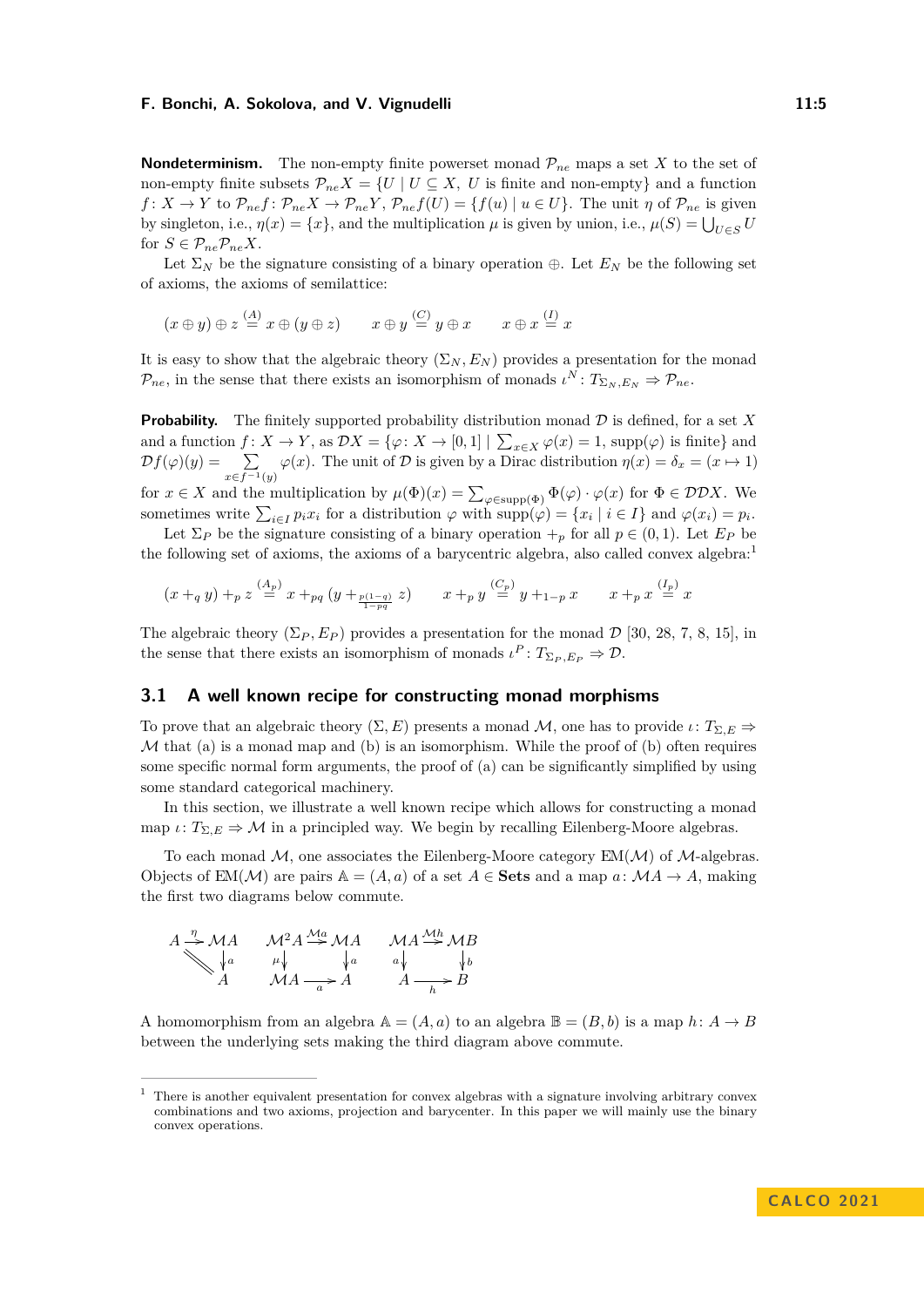#### **11:6 Presenting Convex Sets of Distributions by Unique Bases**

It is well known that, when M is the monad  $T_{\Sigma,E}$  for some algebraic theory  $(\Sigma, E)$ , EM( $\mathcal{M}$ ) is isomorphic to the category Alg( $\Sigma, E$ ) of ( $\Sigma, E$ )-algebras and their morphisms. A  $Σ$ -algebra (*X*, Σ<sub>*X*</sub>) consist of a set *X* together with a set Σ<sub>*X*</sub> of operations  $∂<sub>X</sub>$  :  $X<sup>n</sup> → X$ , one for each operation symbol  $o \in \Sigma$  of arity *n*. A  $(\Sigma, E)$ -algebra is a  $\Sigma$ -algebra where all the equations in *E* hold. A homomorphism *h* from a (Σ*, E*)-algebra (*X,* Σ*X*) to a (Σ*, E*)-algebra  $(Y, \Sigma_Y)$  is a function  $h: X \to Y$  that commutes with the operations, i.e.,  $h \circ \hat{o}_X = \hat{o}_Y \circ h^n$ for all *n*-ary  $o \in \Sigma$ .

For instance,  $(\Sigma_N, E_N)$ -algebras are semilattices, namely a set X equipped with a binary operation  $\hat{\oplus}_X$  that is associative, commutative and idempotent. A semilattice homomorphism is a function  $h: X \to Y$  such that  $h(x_1 \hat{\oplus}_X x_2) = h(x_1) \hat{\oplus}_Y h(x_2)$  for all  $x_1, x_2 \in X$ .

Now we can display an abstract recipe for constructing a monad map  $\iota: T_{\Sigma,E} \Rightarrow M$ , which consists of three steps:

- **(A)** For each set *X*, provide  $\mathcal{M}X$  with the structure of a  $(\Sigma, E)$ -algebra, namely functions  $\hat{\rho}_X: (\mathcal{M}X)^n \to \mathcal{M}X$  for each  $o \in \Sigma$ , that satisfy the equations in *E*;
- **(B)** Prove that for each function  $f: X \to Y$ ,  $\mathcal{M}f$  is a  $(\Sigma, E)$ -algebra homomorphism;
- **(C)** Prove that for each set *X*,  $\mu_X^{\mathcal{M}}$ :  $\mathcal{M} \mathcal{M} \mathcal{X} \to \mathcal{M} \mathcal{X}$  is a  $(\Sigma, E)$ -algebra homomorphism.

By the correspondence of  $(\Sigma, E)$ -algebras and Eilenberg-Moore algebras for  $T_{\Sigma, E}$  and (A), we obtain a  $T_{\Sigma,E}$ -algebra  $\alpha_X^{\sharp}$ :  $T_{\Sigma,E}$  $\mathcal{M}X \to \mathcal{M}X$  for each set *X*. These  $\alpha_X^{\sharp}$  give rise to a natural transformation  $\alpha^{\sharp}: T_{\Sigma,E} \mathcal{M} \Rightarrow \mathcal{M}$  by (B) and the correspondence of  $(\Sigma, E)$ homomorphisms and  $T_{\Sigma,E}$ -homomorphisms. The monad morphism  $\iota: T_{\Sigma,E} \Rightarrow \mathcal{M}$  is then obtained by  $(C)$  and the following theorem<sup>[2](#page-5-0)</sup>.

**Find 1.** Let  $(M, \eta^{\mathcal{M}}, \mu^{\mathcal{M}})$  and  $(\hat{\mathcal{M}}, \eta^{\hat{\mathcal{M}}}, \mu^{\hat{\mathcal{M}}})$  be two monads. Let  $\alpha^{\sharp}$ :  $\mathcal{M}\hat{\mathcal{M}} \Rightarrow \hat{\mathcal{M}}$ *be a natural transformation such that*  $\alpha_X^{\sharp}$ :  $\mathcal{M}\mathcal{N}$   $\mathcal{N}$   $\mathcal{N}$  *is an Eilenberg-Moore algebra*  $f$ or M and that  $\mu_X^{\hat{M}}$ :  $\hat{\mathcal{M}}\hat{\mathcal{M}}X \to \hat{\mathcal{M}}X$  is an M-algebra morphism from  $(\hat{\mathcal{M}}\hat{\mathcal{M}}X, \alpha_{\hat{\mathcal{M}}X}^{\sharp})$  to  $(\hat{\mathcal{M}}X, \alpha_X^{\sharp})$ . Then the following is a monad map:

$$
\iota := M \stackrel{\mathcal{M}\eta^{\hat{\mathcal{M}}}}{\Longrightarrow} \mathcal{M}\hat{\mathcal{M}} \stackrel{\alpha^{\sharp}}{\Longrightarrow} \hat{\mathcal{M}}.
$$

**Proof.** In order to prove that  $\iota$  is a monad map, we need to prove that the following two diagrams commute.

<span id="page-5-1"></span>
$$
X \xrightarrow{\eta_X^{\mathcal{M}}} \mathcal{M}X \xrightarrow{\mu_X^{\mathcal{M}}} \mu_X^{\mathcal{M}} \downarrow \qquad \mu_X^{\mathcal{M}}
$$
\n
$$
\eta_X^{\mathcal{M}} \xrightarrow{\mu_X^{\mathcal{M}}} \mu_X^{\mathcal{M}}
$$
\n
$$
\mathcal{M}X \xrightarrow{\mu_X^{\mathcal{M}}} \mathcal{M}X \xrightarrow{\iota_X^{\mathcal{M}}} \mathcal{M}X
$$
\n
$$
(6)
$$

For the diagram on the left, it is enough to recall that  $\iota = \alpha^{\sharp} \circ \mathcal{M}\eta^{\hat{\mathcal{M}}}$  and observe that the following diagram commutes: the top square commutes by naturality of  $\eta^{\mathcal{M}}$  and the

<span id="page-5-0"></span><sup>2</sup> This theorem is known, but it is not easy to find an original reference for it. We thank Jurriaan Rot for recalling the theorem and the proof with us.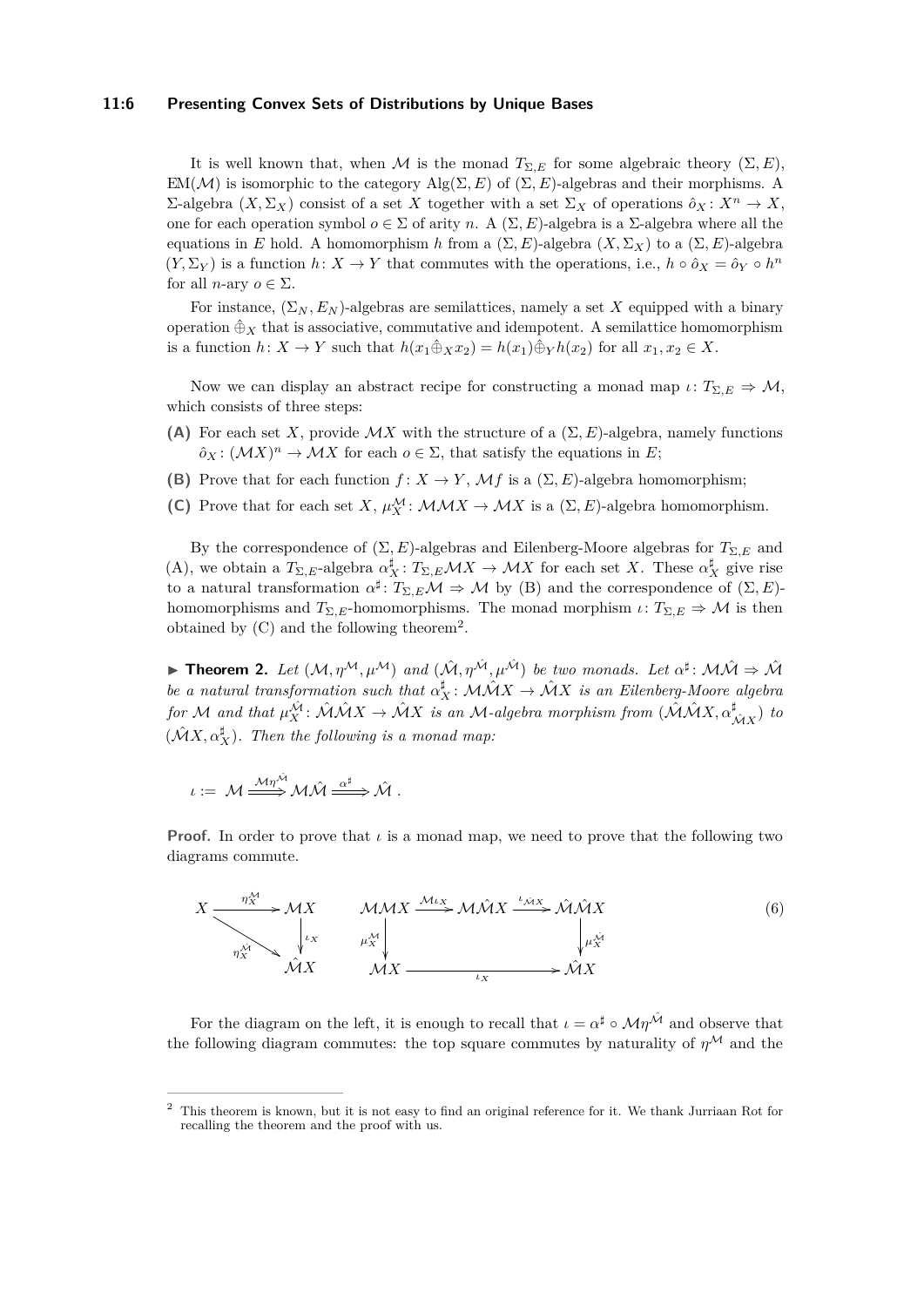bottom triangle commutes since  $\alpha_X^{\sharp}$  is an Eilenberg Moore algebra for  $\mathcal{M}$ .



In order to prove the commutation of the diagram on the right in [\(6\)](#page-5-1), by  $\iota = \alpha^{\sharp} \circ \mathcal{M}\eta^{\hat{\mathcal{M}}}$ it is enough to prove that the following commutes:

$$
\mathcal{M}\mathcal{M}X \xrightarrow{\mathcal{M}\mathcal{M}\eta_X^{\mathcal{M}}} \mathcal{M}\mathcal{M}\mathcal{M}X \xrightarrow{\mathcal{M}\alpha_X^{\sharp}} \mathcal{M}\mathcal{M}X \xrightarrow{\iota_{\mathcal{N}X}} \mathcal{M}\mathcal{M}X
$$
  

$$
\downarrow_{\mathcal{N}X}^{\mathcal{M}} \qquad \qquad \downarrow_{\mathcal{N}X}^{\mathcal{M}} \qquad \qquad \downarrow_{\mathcal{N}X}^{\mathcal{M}} \qquad \qquad \downarrow_{\mathcal{N}X}^{\mathcal{M}} \qquad \qquad \downarrow_{\mathcal{N}X}^{\mathcal{M}} \qquad \qquad \downarrow_{\mathcal{N}X}^{\mathcal{M}} \qquad \qquad \downarrow_{\mathcal{N}X}^{\mathcal{M}} \qquad \qquad \downarrow_{\mathcal{N}X}^{\mathcal{M}} \qquad \qquad \downarrow_{\mathcal{N}X}^{\mathcal{M}}
$$

The left square commutes by naturality of  $\mu^M$ . The central square commutes since  $\alpha_X^{\sharp}$  is an Eilenberg-Moore algebra for  $M$ . It remains to prove that the right triangle commutes.

First, observe that the diagram below commutes: the left triangle commutes by definition of *ι*, and the right square commutes by the assumption that  $\mu_X^{\hat{M}}$  is an *M*-algebra morphism.



This completes the proof as  $\mathcal{M}\mu_X^{\hat{\mathcal{M}}} \circ \mathcal{M}\eta_{\hat{\mathcal{M}}X}^{\hat{\mathcal{M}}} = \mathcal{M}(\mu_X^{\hat{\mathcal{M}}} \circ \eta_{\hat{\mathcal{M}}X}^{\hat{\mathcal{M}}}) = \mathcal{M}(id_{\hat{\mathcal{M}}X}) = id_{\mathcal{M}\hat{\mathcal{M}}X}$ .

The function  $\iota_X : T_{\Sigma,E} X \to \mathcal{M} X$  obtained by the above recipe can be inductively defined for all  $x \in X$ ,  $t_1, \ldots, t_n \in T_\Sigma X$  and *n*-ary operations *o* in  $\Sigma$  as follows.

$$
\iota_X([x]_E) = \eta_X^{\mathcal{M}}(x) \qquad \iota_X([o(t_1,\ldots,t_n)]_E) = \hat{o}_X(\iota_X[t_1]_E,\ldots,\iota_X[t_n]_E). \tag{7}
$$

The fact that the functions  $\hat{o}_X$  form a  $(\Sigma, E)$ -algebra ensures that  $\iota$  is a well defined function, namely if  $t =_E t'$ , then  $\iota([t]_E) = \iota([t']_E)$ .

We conclude this section by shortly illustrating how to apply the above recipe to the monad for nondeterminism and the one for probability discussed above. To construct a monad  $\text{map } \iota^N : T_{\Sigma_N,E_N} \Rightarrow \mathcal{P}_{ne}, \text{ we define for all sets } X \text{ the binary function } \hat{\oplus} : \mathcal{P}_{ne}(X) \times \mathcal{P}_{ne}(X) \rightarrow$  $\mathcal{P}_{ne}(X)$  as the union ∪. This is associative, commutative and idempotent, so the axioms in  $E_N$  are satisfied, or in other words, this forms a semilattice. This corresponds to point  $(A)$ of the recipe. It is not difficult to check (B) and (C). The resulting monad map is defined for all sets *X* as

$$
\iota_X^N([x]_{E_N}) = \{x\} \qquad \iota_X^N([t_1 \oplus t_2]_{E_N}) = \iota_X^N([t_1]_{E_N}) \cup \iota_X^N([t_2]_{E_N}).
$$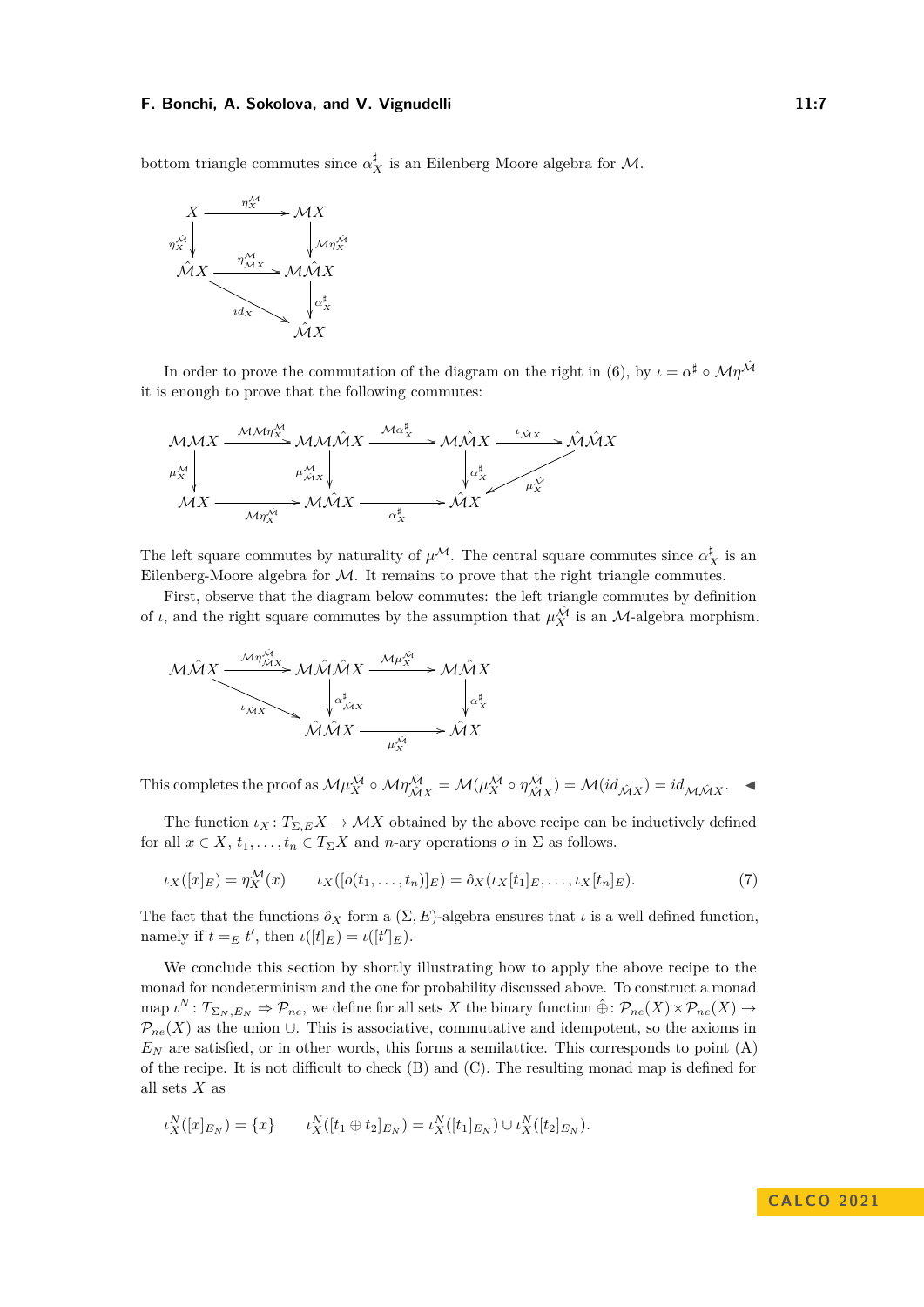#### **11:8 Presenting Convex Sets of Distributions by Unique Bases**

To construct the monad map  $\iota^P: T_{\Sigma_P, E_P} \Rightarrow \mathcal{D}$ , we define for all  $p \in (0, 1)$  and all sets *X* the binary function  $\hat{+}_p : \mathcal{D}(X) \times \mathcal{D}(X) \to \mathcal{D}(X)$  as  $d_1 \hat{+}_p d_2 = p d_1 + (1 - p) d_2$ . One can check that the three axioms in  $E_P$  are satisfied (distributions form a convex algebra), and that points (B) and (C) of the recipe hold. The resulting monad map is defined for all sets *X* as

$$
\iota_X^P([x]_{E_P}) = \delta_x \qquad \iota_X^P([t_1 +_p t_2]_{E_P}) = p \iota_X^P([t_1]_{E_P}) + (1 - p)\iota_X^P([t_2]_{E_P}). \tag{8}
$$

# <span id="page-7-0"></span>**4 The monad for nondeterminism and probability**

In this section, we recall the monad for nondeterminism and probability, its presentation, and we illustrate some interesting properties.

The monad *C*: **Sets**  $\rightarrow$  **Sets** maps a set *X* into *CX*, namely the set of non-empty, finitely-generated convex subsets of distributions on *X* (as defined in Section [2\)](#page-1-0). For a function  $f: X \to Y$ ,  $Cf: CX \to CY$  is given by  $Cf(S) = \{ \mathcal{D}f(d) | d \in S \}$ . The unit of *C* is *η*:  $X \to CX$  given by  $\eta(x) = {\delta_x}$ . The multiplication  $\mu$ :  $CCX \to CX$  of *C* can be expressed in concrete terms as follows [\[16\]](#page-15-11). Given  $S \in CCX$ ,

$$
\mu(S) = \bigcup_{\Phi \in S} \left\{ \sum_{U \in \text{supp } \Phi} \Phi(U) \cdot d \mid d \in U \right\}
$$

Let  $\Sigma$  be the signature  $\Sigma_N \cup \Sigma_P$ . Let *E* be the sets of axioms consisting of  $E_N$ ,  $E_p$  and the following distributivity axiom:

<span id="page-7-2"></span><span id="page-7-1"></span>*.*

$$
(x \oplus y) +_{p} z \stackrel{(D)}{=} (x +_{p} z) \oplus (y +_{p} z)
$$

This theory  $(\Sigma, E)$  is the algebraic theory of *convex semilattices*, introduced in [\[3\]](#page-15-14).

<span id="page-7-3"></span> $\blacktriangleright$  **Theorem 3.** ( $\Sigma, E$ ) *is a presentation of the monad C.* 

The above theorem has been proved in [\[3\]](#page-15-14). In the remainder of this paper, we will provide an alternative proof of this fact by exploiting the unique base theorem (Theorem [1\)](#page-1-2).

We begin by observing that the assignment  $S \mapsto \text{conv}(S)$  gives rise to a natural transformation conv:  $\mathcal{P}_{ne}\mathcal{D} \Rightarrow C$  [\[20,](#page-15-10) [2\]](#page-15-18). Theorem [1](#page-1-2) provides a way of going backward, from *C* to  $\mathcal{P}_{ne}\mathcal{D}$ : we call  $UB_X: CX \to \mathcal{P}_{ne}\mathcal{D}X$  the function assigning to each convex subset *S* its unique base. However such  $UB<sub>X</sub>$  does not give rise to a natural transformation, in the sense that the diagram on the left in [\(9\)](#page-7-1) only commutes laxly for arbitrary functions  $f: X \to Y$ .

$$
CX \xrightarrow{Cf} CY
$$
\n
$$
U_{\text{B}_X} \downarrow \gamma
$$
\n
$$
V_{\text{B}_Y} \downarrow \text{U}_{\text{B}_Y} \qquad U_{\text{B}_X} \downarrow \qquad \text{U}_{\text{B}_X} \downarrow \qquad \text{Cov}_{\text{V}} \qquad (9)
$$
\n
$$
P_{ne} DX \xrightarrow{P_{ne} DF} P_{ne} DY
$$

It holds that  $UB_Y \circ Cf \subseteq \mathcal{P}_{ne}\mathcal{D}f \circ UB_X$  but not the other way around, as shown by the next example.

▶ **Example 4.** Let  $X = \{x, y, z\}$ ,  $Y = \{a, b\}$  and  $f: X \rightarrow Y$  be the function mapping both *x* and *y* to *a* and *z* to *b*. Consider the set  $S = \{\frac{1}{2}x + \frac{1}{2}y, \frac{1}{2}x + \frac{1}{2}z, \delta_z\}$ : this set is a base since none of its element can be expressed as convex combination of the others. However, the set  $\mathcal{P}_{ne}\mathcal{D}f(S) = \{\delta_a, \frac{1}{2}a + \frac{1}{2}b, \delta_b\}$  is not a base since  $\frac{1}{2}a + \frac{1}{2}b$  can be expressed as a linear combination of  $\delta_a$  and  $\delta_b$ . Now, by taking the convex set conv $(S) \in CX$  one can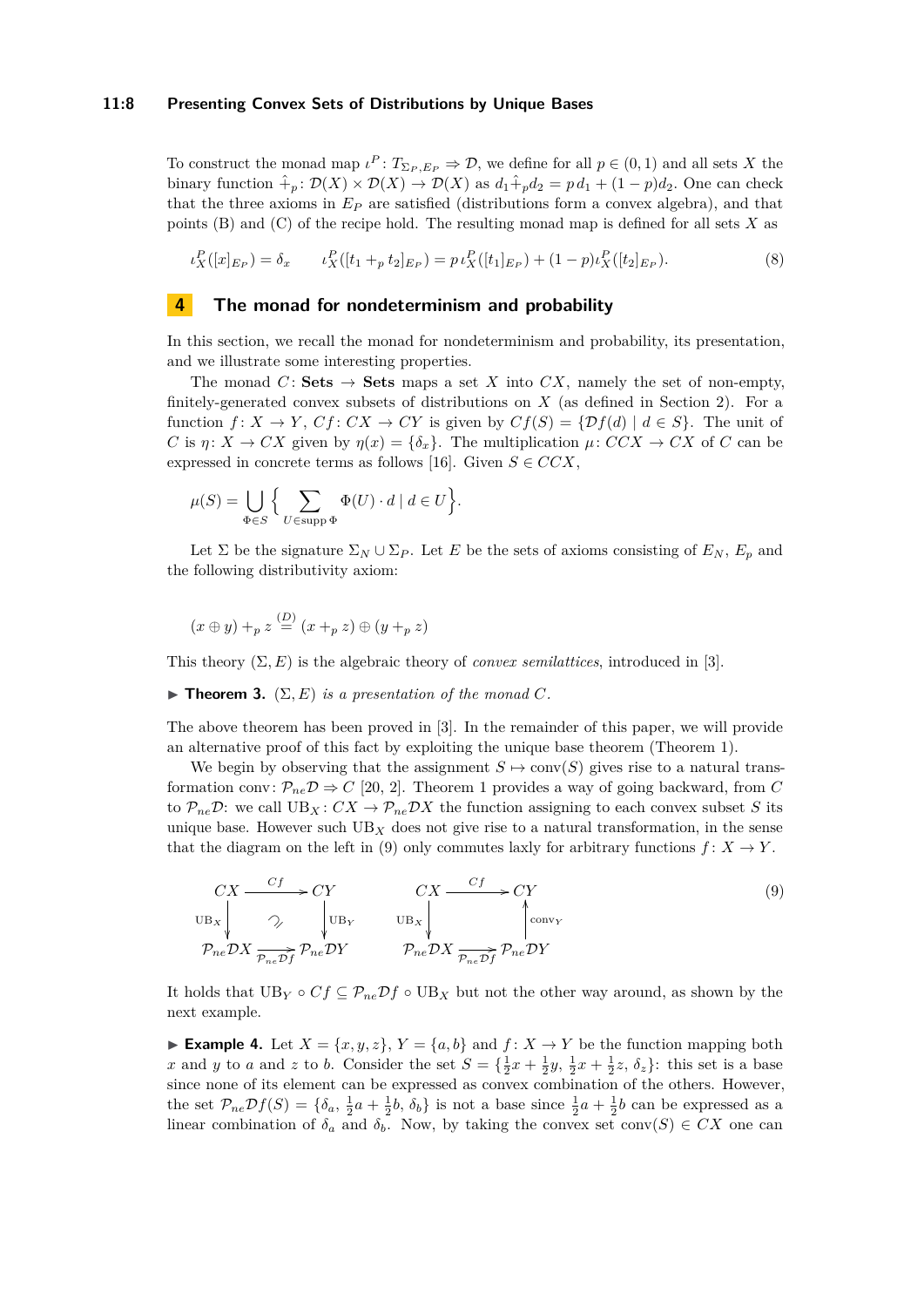easily see that  $UB_Y \circ Cf \not\supseteq \mathcal{P}_{ne} \mathcal{D}f \circ UB_X$ . Indeed  $\mathcal{P}_{ne} \mathcal{D}f \circ UB_X(\text{conv}(S)) = \mathcal{P}_{ne} \mathcal{D}f(S) =$  ${\delta_a, \frac{1}{2}a + \frac{1}{2}b, \delta_b}$ , while  $UB_Y \circ Cf(\text{conv}(S)) = {\delta_a, \delta_b}$  since  $Cf(\text{conv}(S)) = \text{conv}(\mathcal{D}f(S))$ by Lemma [5](#page-8-1) below.

Interestingly enough, while the diagram on the left in [\(9\)](#page-7-1) does not commute, the diagram on the right in [\(9\)](#page-7-1) does. This is closely related to Lemma 37 from [\[3\]](#page-15-14), which provides a slightly different formulation. Below, we illustrate a proof: to simplify the notation of the natural transformations, we avoid to specify the set *X* whenever it is clear from the context.

<span id="page-8-1"></span>▶ **Lemma 5.** *Let*  $S \in C(X)$  *and*  $f : X \rightarrow Y$ *. Then*  $Cf(S) = \text{conv}(\{\mathcal{D}f(d) \mid d \in \text{UB}(S)\})$ *.* 

**Proof.** We prove  $Cf(S) \subseteq \text{conv}(\bigcup_{d \in \text{UB}(S)} \{Df(d)\})$ . Let  $e \in Cf(S)$ . Then  $e = Df(d)$  for some  $d \in S$ , which implies that *d* is a convex combination of elements of UB(*S*), that is,  $d = \sum_i p_i \cdot d_i$  with  $d_i \in \text{UB}(S)$  for all i. Hence,  $e = \sum_i p_i \cdot \mathcal{D}f(d_i) \in \text{conv}(\bigcup_{d \in \text{UB}(S)} \{ \mathcal{D}f(d) \}).$ 

For the opposite inclusion, let  $e \in \text{conv}(\bigcup_{d \in \text{UB}(S)} \{ \mathcal{D}f(d) \})$ . Hence,  $e = \sum_i p_i \cdot \mathcal{D}f(d_i)$ with  $d_i \in \text{UB}(S)$  for all i. We have  $\sum_i p_i \cdot \mathcal{D}f(d_i) = \mathcal{D}f(\sum_i p_i \cdot d_i)$  and, from  $\sum_i p_i \cdot d_i \in S$ , we conclude  $e \in Cf(S)$ .

# <span id="page-8-0"></span>**5 The monad map**  $\iota: T_{\Sigma,E} \Rightarrow C$

In this section we apply the standard recipe from Section [3.1](#page-4-1) to construct a monad map  $\iota: T_{\Sigma,E} \Rightarrow C.$ 

For this aim, we first recall two well-known operations on convex sets: the convex union  $\oplus$ :  $C(X) \times C(X) \rightarrow C(X)$  defined for all  $S_1, S_2 \in C(X)$  as

*S*<sup>1</sup> ⊕ *S*<sub>2</sub> = conv $(S_1 ∪ S_2)$ 

and, for all  $p \in (0,1)$ , the Minkowski sum  $+_p$ :  $C(X) \times C(X) \to C(X)$  defined as

 $S_1 +_p S_2 = \{d \mid d = pd_1 + (1 - p)d_2 \text{ for some } d_1 \in S_1 \text{ and } d_2 \in S_2\}.$ 

Points (A) and (B) of the recipe hold by the following result from [\[3,](#page-15-14) Lemma 38].

<span id="page-8-3"></span>▶ **Lemma 6.** *With the above defined operations* (*CX,* ⊕*,* +*p*) *is a convex semilattice. Moreover, for a map*  $f: X \to Y$ , the map  $Cf: CX \to CY$  is a convex semilattice homomorphism from  $(CX, \oplus, +_p)$  *to*  $(CY, \oplus, +_p)$ *.* 

The following lemma proves point (C) explicitly, namely that  $\mu$  is a  $(\Sigma, E)$ -homomorphism.<sup>[3](#page-8-2)</sup>

<span id="page-8-4"></span>▶ **Lemma 7.** *For all*  $S_1, S_2$  ∈  $CC(X)$ *, it holds that:* **1.**  $\mu(S_1 \oplus S_2) = \mu(S_1) \oplus \mu(S_2)$ **2.**  $\mu(S_1 + B_2) = \mu(S_1) + \mu(S_2)$ 

**Proof.** Through this proof, we will often use the following key observation:  $d \in \mu(S)$  iff

$$
\exists \Phi \in S \text{ such that } d = \sum_{U \in \text{supp}(\Phi)} \Phi(U) \cdot f(U) , \text{ for } f: \text{ supp}(\Phi) \to \mathcal{D}(X) \text{ such that } f(U) \in U.
$$

<span id="page-8-2"></span><sup>3</sup> In [\[3\]](#page-15-14), we show that  $(CX, \oplus, +_p)$  is the free convex semilattice generated by X and then prove that  $\mu = id_{CX}^{\#}$ , see [\[3,](#page-15-14) Lemma 41]. An implicit consequence of this is that  $\mu$  is the unique homomorphism from the free convex semilattice generated by  $\overline{CX}$  to the free convex semilattice generated by  $\overline{X}$  that extends the identity map on *CX*.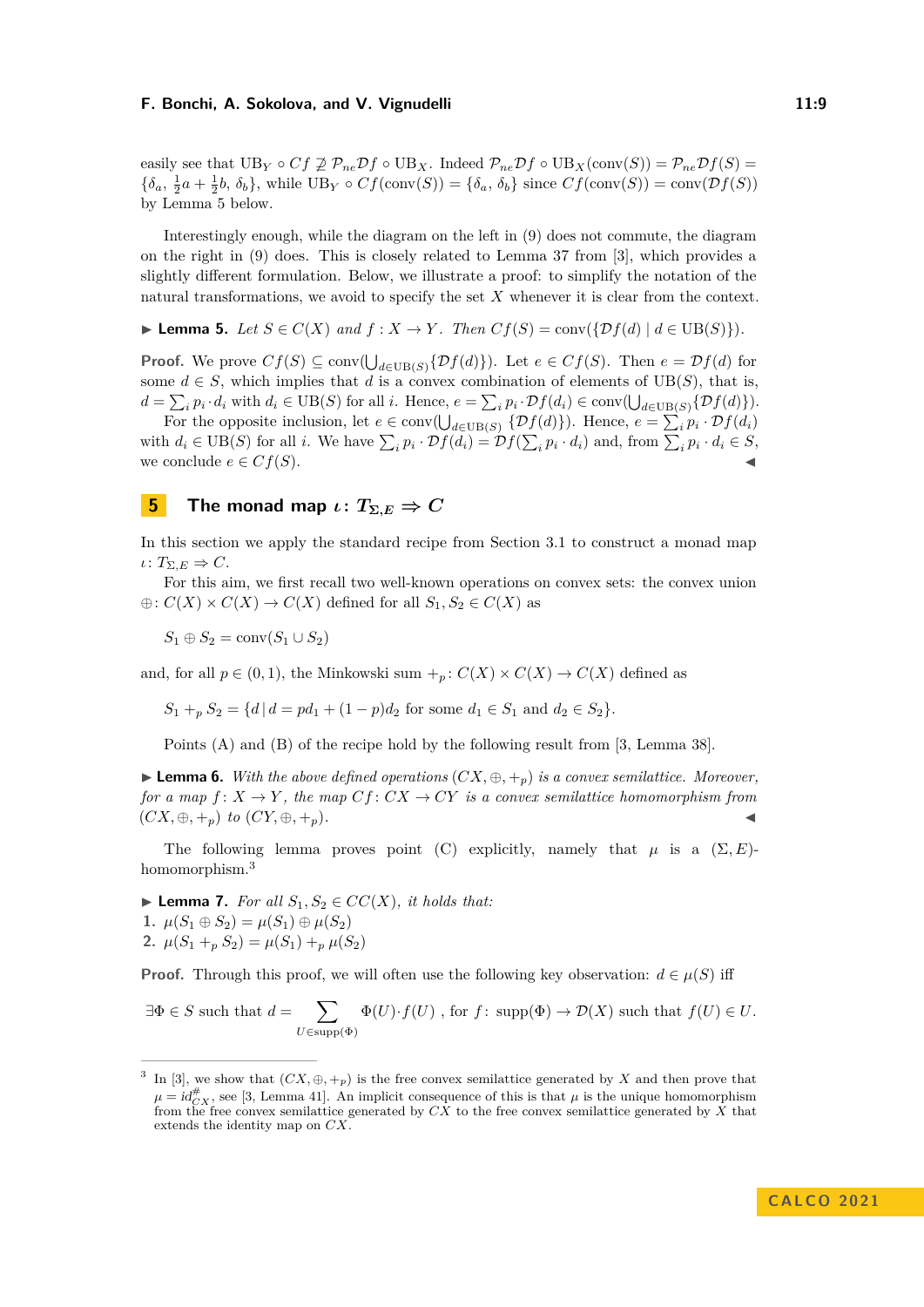# **11:10 Presenting Convex Sets of Distributions by Unique Bases**

**1.** We first prove the inclusion  $\mu(S_1) \oplus \mu(S_2) \subseteq \mu(S_1 \oplus S_2)$ . As  $S_1 \subseteq S_1 \oplus S_2$  we derive that

<span id="page-9-0"></span>
$$
\mu(S_1) \stackrel{\text{def}}{=} \bigcup_{\substack{\Phi \in S_1}} \{\sum_{U \in \text{supp}(\Phi)} \Phi(U) \cdot d \mid d \in U\}
$$
\n
$$
\stackrel{\text{def}}{=} \bigcup_{\substack{\Phi \in S_1 \oplus S_2}} \{\sum_{U \in \text{supp}(\Phi)} \Phi(U) \cdot d \mid d \in U\}
$$
\n
$$
\stackrel{\text{def}}{=} \mu(S_1 \oplus S_2) \tag{10}
$$

Symmetrically, by  $S_2 \subseteq S_1 \oplus_p S_2$  we have

<span id="page-9-1"></span>
$$
\mu(S_2) \stackrel{\text{def}}{=} \bigcup_{\substack{\Phi \in S_2}} \{\sum_{U \in \text{supp}(\Phi)} \Phi(U) \cdot d \mid d \in U\}
$$
\n
$$
\stackrel{\text{def}}{=} \bigcup_{\substack{\Phi \in S_1 \oplus S_2}} \{\sum_{U \in \text{supp}(\Phi)} \Phi(U) \cdot d \mid d \in U\}
$$
\n
$$
\stackrel{\text{def}}{=} \mu(S_1 \oplus S_2) \tag{11}
$$

Hence,

$$
\mu(S_1) \oplus \mu(S_2)
$$
\n
$$
= \text{conv}\Big(\bigcup_{\Phi \in S_1} \left\{ \sum_{U \in \text{supp}(\Phi)} \Phi(U) \cdot d \mid d \in U \right\} \cup \bigcup_{\Phi \in S_2} \left\{ \sum_{U \in \text{supp}(\Phi)} \Phi(U) \cdot d \mid d \in U \right\} \Big)
$$
\n
$$
\subseteq \text{conv}(\mu(S_1 \oplus S_2))
$$
\n
$$
= \mu(S_1 \oplus S_2)
$$
\n
$$
\text{(by } \mu(S_1 \oplus S_2) \text{ a convex set})
$$

We then prove the inclusion  $\mu(S_1 \oplus S_2) \subseteq \mu(S_1) \oplus \mu(S_2)$ . Take  $d \in \mu(S_1 \oplus S_2)$ . Then there is a  $\Phi \in S_1 \oplus S_2$  such that  $d = \sum_{U \in \text{supp}(\Phi)} \Phi(U) \cdot f(U)$ , with  $f : \text{supp}(\Phi) \to \mathcal{D}(X)$ such that  $f(U) \in U$ . As  $\Phi$  is a convex combination of distributions in  $S_1 \cup S_2$ , we have  $\Phi = \sum_i p_i \cdot \Phi_i$  with  $\Phi_i \in (S_1 \cup S_2)$  for all *i*. Then for all  $x \in X$  we have

$$
\sum_{U \in \text{supp}(\Phi)} \Phi(U) \cdot f(U)(x) = \sum_{U \in \bigcup_i \text{supp}(\Phi_i)} \left( (\sum_i p_i \cdot \Phi_i)(U) \cdot f(U)(x) \right)
$$

$$
= \sum_{U \in \bigcup_i \text{supp}(\Phi_i)} \left( \sum_i p_i \cdot \Phi_i(U) \cdot f(U)(x) \right)
$$

$$
= \sum_i p_i \cdot \left( \sum_{U \in \bigcup_i \text{supp}(\Phi_i)} \Phi_i(U) \cdot f(U)(x) \right)
$$

$$
= \sum_i p_i \cdot \left( \sum_{U \in \text{supp}(\Phi_i)} \Phi_i(U) \cdot f(U)(x) \right)
$$

Hence, the result follows as

$$
d = \sum_{i} p_i \cdot \left( \sum_{U \in \text{supp}(\Phi_i)} \Phi_i(U) \cdot f(U) \right)
$$
  

$$
\in \text{conv} \left( \bigcup_{\Phi \in (S_1 \cup S_2)} \left\{ \sum_{U \in \text{supp}(\Phi)} \Phi(U) \cdot d \mid d \in U \right\} \right)
$$
  

$$
= \mu(S_1 \oplus S_2).
$$

**2.** We first prove  $\mu(S_1) +_{p} \mu(S_2) \subseteq \mu(S_1 +_{p} S_2)$ . Let  $d \in \mu(S_1) +_{p} \mu(S_2)$ . Then

$$
d = \left(\sum_{U \in \text{supp}(\Phi_1)} \Phi_1(U) \cdot f(U)\right) +_p \left(\sum_{U \in \text{supp}(\Phi_2)} \Phi_2(U) \cdot g(U)\right)
$$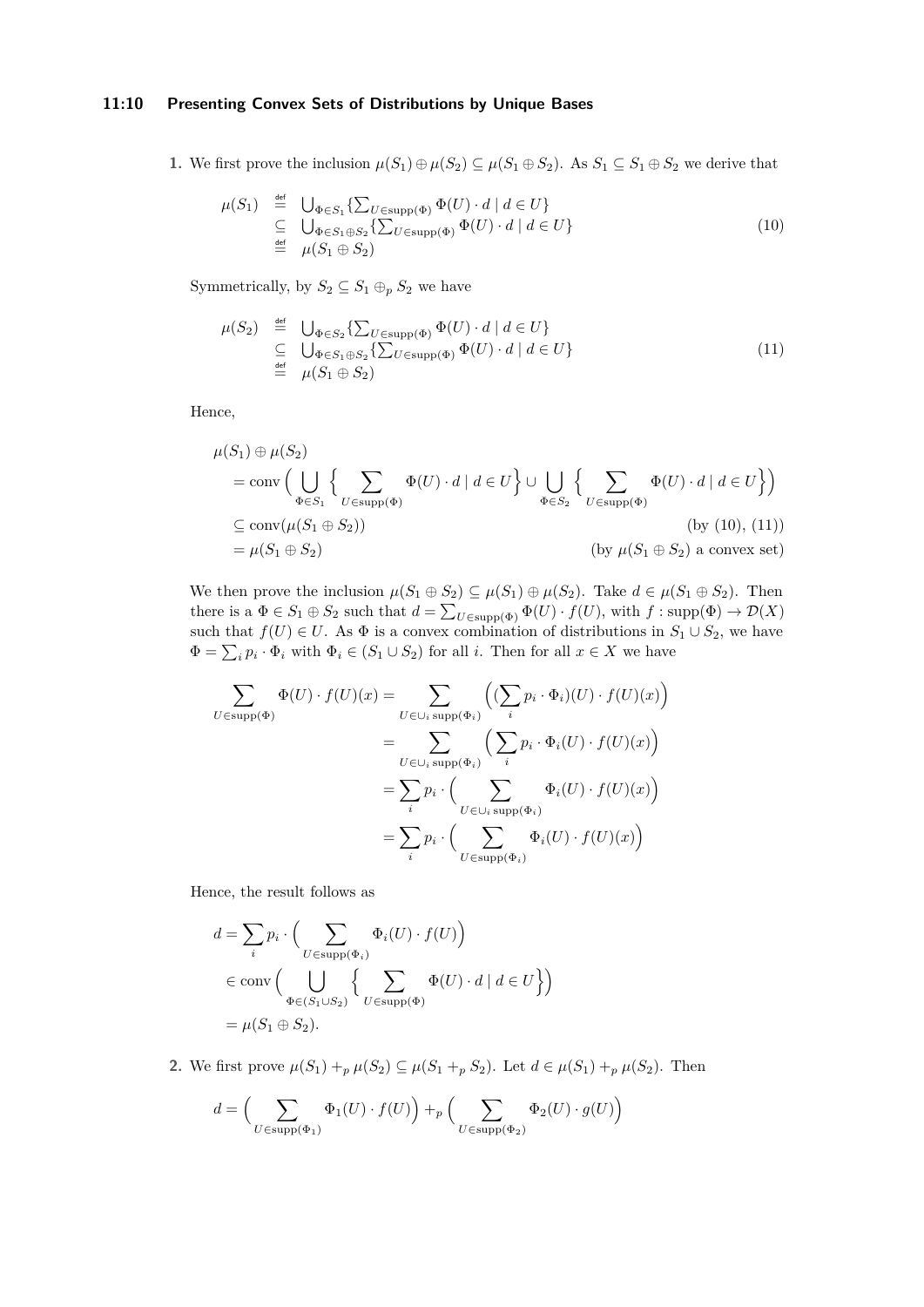with  $\Phi_1 \in S_1, \Phi_2 \in S_2$ , with  $f : supp(\Phi_1) \to \mathcal{D}(X)$  such that  $f(U) \in U$ , and with  $g: \text{supp}(\Phi_2) \to \mathcal{D}(X)$  such that  $g(U) \in U$ . For all  $x \in X$ , we have

$$
d(x) = \left( \left( \sum_{U \in \text{supp}(\Phi_1)} \Phi_1(U) \cdot f(U) \right) +_p \left( \sum_{U \in \text{supp}(\Phi_2)} \Phi_2(U) \cdot g(U) \right) \right)(x)
$$
  
\n
$$
= \left( \sum_{U \in \text{supp}(\Phi_1)} (p \cdot \Phi_1(U) \cdot f(U)(x)) \right) + \left( \sum_{U \in \text{supp}(\Phi_2)} ((1 - p) \cdot \Phi_2(U) \cdot g(U)(x)) \right)
$$
  
\n
$$
= \left( \sum_{U \in \text{supp}(\Phi_1) \setminus \text{supp}(\Phi_2)} (p \cdot \Phi_1(U) \cdot f(U)(x)) \right)
$$
  
\n
$$
+ \left( \sum_{U \in \text{supp}(\Phi_1) \setminus \text{supp}(\Phi_1)} ((1 - p) \cdot \Phi_2(U) \cdot g(U)(x)) \right)
$$
  
\n
$$
+ \left( \sum_{U \in \text{supp}(\Phi_1) \cap \text{supp}(\Phi_2)} ((p \cdot \Phi_1(U) \cdot f(U)(x)) + ((1 - p) \cdot \Phi_2(U) \cdot g(U)(x))) \right)
$$
  
\n
$$
\stackrel{\text{(*)}}{=} \left( \sum_{U \in \text{supp}(\Phi_1) \setminus \text{supp}(\Phi_2)} ((\Phi_1 +_p \Phi_2)(U) \cdot f(U)(x)) \right)
$$
  
\n
$$
+ \left( \sum_{U \in \text{supp}(\Phi_2) \setminus \text{supp}(\Phi_1)} ((\Phi_1 +_p \Phi_2)(U) \cdot g(U)(x)) \right)
$$
  
\n
$$
+ \left( \sum_{U \in \text{supp}(\Phi_1) \cap \text{supp}(\Phi_2)} ((\Phi_1 +_p \Phi_2)(U) \cdot (f(U)(x) + \frac{p \cdot \Phi_1(U)}{(\Phi_1 +_p \Phi_2)(U)} g(U)(x)) \right)
$$
  
\n
$$
= \sum_{U \in \text{supp}(\Phi_1 +_p \Phi_2)} ((\Phi_1 +_p \Phi_2)(U) \cdot h(U)(x))
$$

where  $h: \text{supp}(\Phi_1 +_p \Phi_2) \to \mathcal{D}(X)$  is defined as:

$$
h(U) = \begin{cases} f(U) & \text{if } U \in (\text{supp}(\Phi_1) \setminus \text{supp}(\Phi_2)) \\ g(U) & \text{if } U \in (\text{supp}(\Phi_2) \setminus \text{supp}(\Phi_1)) \\ (f(U) + \frac{p \cdot \Phi_1(U)}{(\Phi_1 + p \Phi_2)(U)}) & \text{if } U \in (\text{supp}(\Phi_1) \cap \text{supp}(\Phi_2)) \end{cases}
$$

and the equality (\*) holds by  $(p_1 \cdot q_1) + (p_2 \cdot q_2) = (p_1 + p_2) \cdot (q_1 + \frac{p_1}{p_1 + p_2} q_2), \forall p_1, p_2, q_1, q_2$ . Then, observe that for every  $U \in \text{supp}(\Phi_1 +_p \Phi_2)$  we have  $h(U) \in U$ , since every *U* is a convex set, and thus if *U* contains  $f(U)$  and  $g(U)$  then it also contains  $f(U) +_q g(U)$ , for all *q*. Thereby, we conclude  $d \in \mu(S_1 +_p S_2)$ .

We now prove the remaining inclusion, i.e.,  $\mu(S_1 +_p S_2) \subseteq \mu(S_1) +_p \mu(S_2)$ . Let  $\Phi \in S_1 +_p S_2$  and let  $d = \sum_{U \in \text{supp}(\Phi)} \Phi(U) \cdot f(U)$ , with  $f : \text{supp}(\Phi) \to \mathcal{D}(X)$  such that  $f(U) \in U$ , be an element of  $\mu(S_1 +_p S_2)$ . Then,  $\Phi = \Phi_1 +_p \Phi_2$ , with  $\Phi_1 \in S_1, \Phi_2 \in S_2$ . For every  $x \in X$  we have

$$
d(x) = \sum_{U \in \text{supp}(\Phi_1) \cup \text{supp}(\Phi_2)} \left( (\Phi_1 +_p \Phi_2)(U) \cdot f(U)(x) \right)
$$
  
\n
$$
= \sum_{U \in \text{supp}(\Phi_1) \cup \text{supp}(\Phi_2)} \left( (p \cdot \Phi_1(U) \cdot f(U)(x)) + ((1 - p) \cdot \Phi_2(U) \cdot f(U)(x)) \right)
$$
  
\n
$$
= \left( \sum_{U \in \text{supp}(\Phi_1)} p \cdot \Phi_1(U) \cdot f(U)(x) \right) + \left( \sum_{U \in \text{supp}(\Phi_2)} (1 - p) \cdot \Phi_2(U) \cdot f(U)(x) \right)
$$
  
\n
$$
= \left( \sum_{U \in \text{supp}(\Phi_1)} \Phi_1(U) \cdot f(U)(x) \right) +_p \left( \sum_{U \in \text{supp}(\Phi_2)} \Phi_2(U) \cdot f(U)(x) \right)
$$

which implies  $d \in \mu(S_1) + p \mu(S_2)$ .

**C A L CO 2 0 2 1**

◀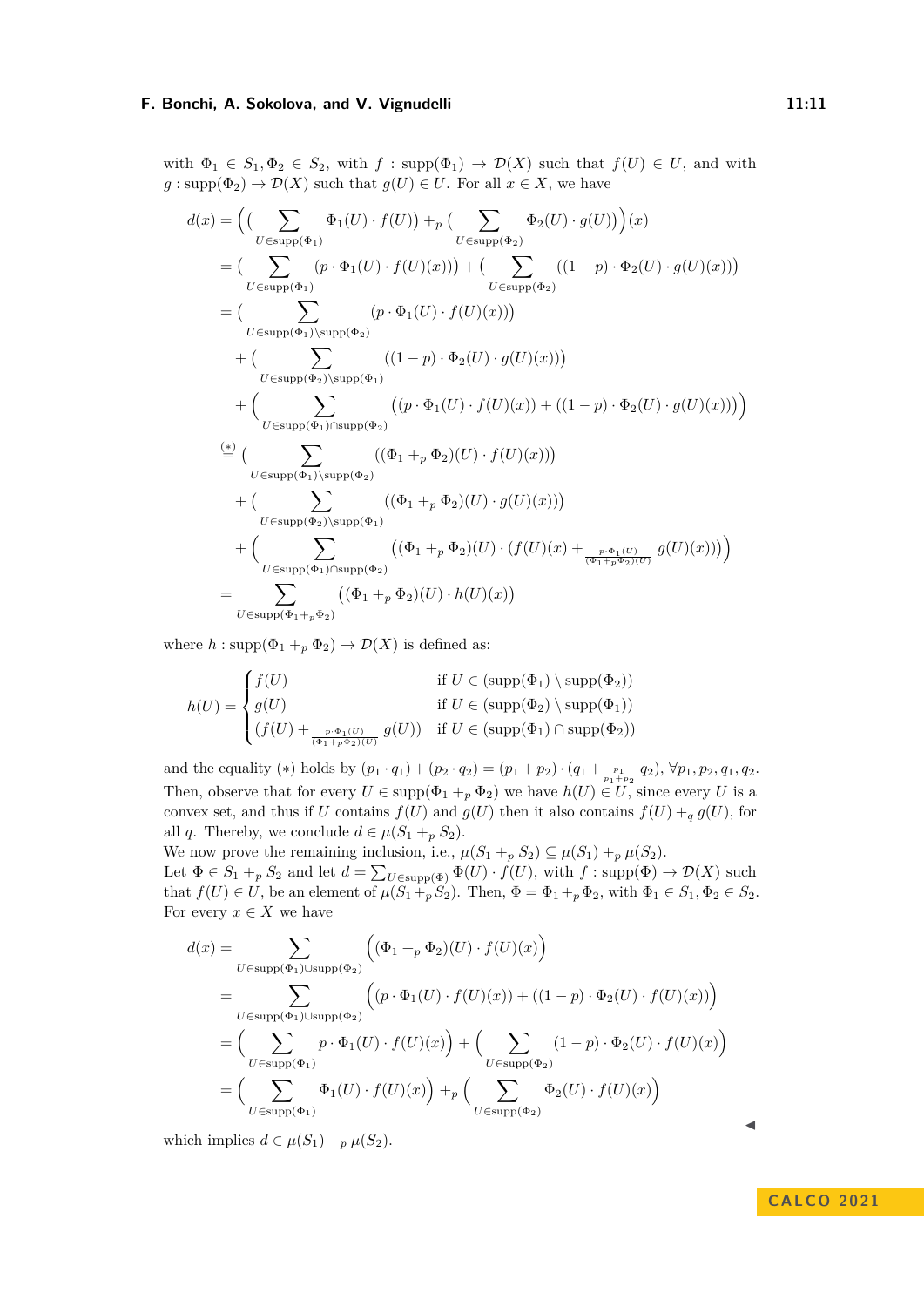#### **11:12 Presenting Convex Sets of Distributions by Unique Bases**

By applying the recipe from Section [3.1,](#page-4-1) we obtain from Lemmas [6](#page-8-3) and [7](#page-8-4) a monad map.

<span id="page-11-3"></span>**• Proposition 8.** *The natural transformation*  $\iota: T_{\Sigma,E} \Rightarrow C$  *is a monad map, defined as:* 

$$
\iota([x]_E) = \{\delta_x\} \quad \iota([t_1 \oplus t_2]_E) = \iota([t_1]_E) \oplus \iota([t_2]_E) \quad \iota([t_1 +_p t_2]_E) = \iota([t_1]_E) +_p \iota([t_2]_E)
$$

Lemma [7,](#page-8-4) together with the existence of unique bases, also allows us to derive a useful characterization of the multiplication  $\mu$  of the monad  $C$ .

▶ **Lemma 9.**  $For S ∈ CCX$ *,* 

$$
\mu(S) = \text{conv}\left(\bigcup_{\Phi \in \text{UB}(S)} \left\{ \sum_{U \in \text{supp }\Phi} \Phi(U) \cdot d \mid d \in \text{UB}(U) \right\} \right).
$$

**Proof.** We have  $S = \text{conv}(\bigcup_{\Phi \in \text{UB}(S)} {\Phi})$  which means that S is a convex union of the sets  $\{\Phi\}$ , for  $\Phi \in \text{UB}(S)$ . Then by Lemma [7](#page-8-4) we derive  $\mu(S) = \text{conv}(\bigcup_{\Phi \in \text{UB}(S)} \mu\{\Phi\})$ . By definition,  $\mu\{\Phi\} = \{\sum_{U \in \text{supp}(\Phi)} \Phi(U) \cdot d \mid d \in U\}$ , hence

<span id="page-11-1"></span>
$$
\mu(S) = \text{conv}\left(\bigcup_{\Phi \in \text{UB}(S)} \left\{ \sum_{U \in \text{supp}(\Phi)} \Phi(U) \cdot d \mid d \in U \right\} \right). \tag{12}
$$

Observe that the Minkowski sum operation, which is equivalently defined on arbitrary (i.e., not necessarily convex) sets of distributions, enjoys the following property:

<span id="page-11-0"></span>for any sets of distributions  $X, Y$ ,  $conv(X) + p \text{ conv}(Y) = conv(X + pY)$ . (13)

Indeed,  $X +_p Y \subseteq \text{conv}(X) +_p \text{conv}(Y)$ , and as the Minkowski sum of convex sets is convex we have  $conv(X +_p Y) \subseteq conv(conv(X) +_p conv(Y)) = conv(X) +_p conv(Y)$ . For the other direction, take  $p(\sum_{i} p_i x_i) + (1 - p)(\sum_{j} q_j y_j) \in \text{conv}(X) + p \text{ conv}(Y)$ . We have:

$$
p(\sum_{i} p_i x_i) + (1-p)(\sum_{j} q_j y_j) = p(\sum_{i,j} (p_i q_j) x_i) + (1-p)(\sum_{i,j} (p_i q_j) y_j) = \sum_{i,j} (p_i q_j) (px_i + (1-p)y_j)
$$

which is then an element of conv $(X +_p Y)$ . This shows [\(13\)](#page-11-0).

For every  $\Phi$ , the set  $\{\sum_{U \in \text{supp}(\Phi)} \Phi(U) \cdot d \mid d \in U\}$  is a Minkowski sum over the elements *U* of supp( $\Phi$ ), which are themselves convex sets satisfying  $U = \text{conv}(\text{UB}(U))$ . Then by [\(13\)](#page-11-0) we derive:

<span id="page-11-2"></span>
$$
\left\{\sum_{U \in \text{supp}(\Phi)} \Phi(U) \cdot d \mid d \in U\right\} = \text{conv}\left(\left\{\sum_{U \in \text{supp}(\Phi)} \Phi(U) \cdot d \mid d \in \text{UB}(U)\right\}\right). \tag{14}
$$

By  $(12)$  and  $(14)$  it holds:

$$
\mu(S) = \text{conv}\left(\bigcup_{\Phi \in \text{UB}(S)} \text{conv}\left(\left\{\sum_{U \in \text{supp}(\Phi)} \Phi(U) \cdot d \mid d \in \text{UB}(U)\right\}\right)\right).
$$

Then, by using the property that  $conv(conv(X) \cup Y) = conv(X \cup Y)$  for any sets of distributions  $X, Y$  (as shown in the proof of  $[3, \text{Lemma } 38]$  $[3, \text{Lemma } 38]$ ), we conclude that the latter is equal to

$$
conv\Big(\bigcup_{\Phi \in \text{UB}(S)} \Big\{ \sum_{U \in \text{supp}(\Phi)} \Phi(U) \cdot d \mid d \in \text{UB}(U) \Big\} \Big).
$$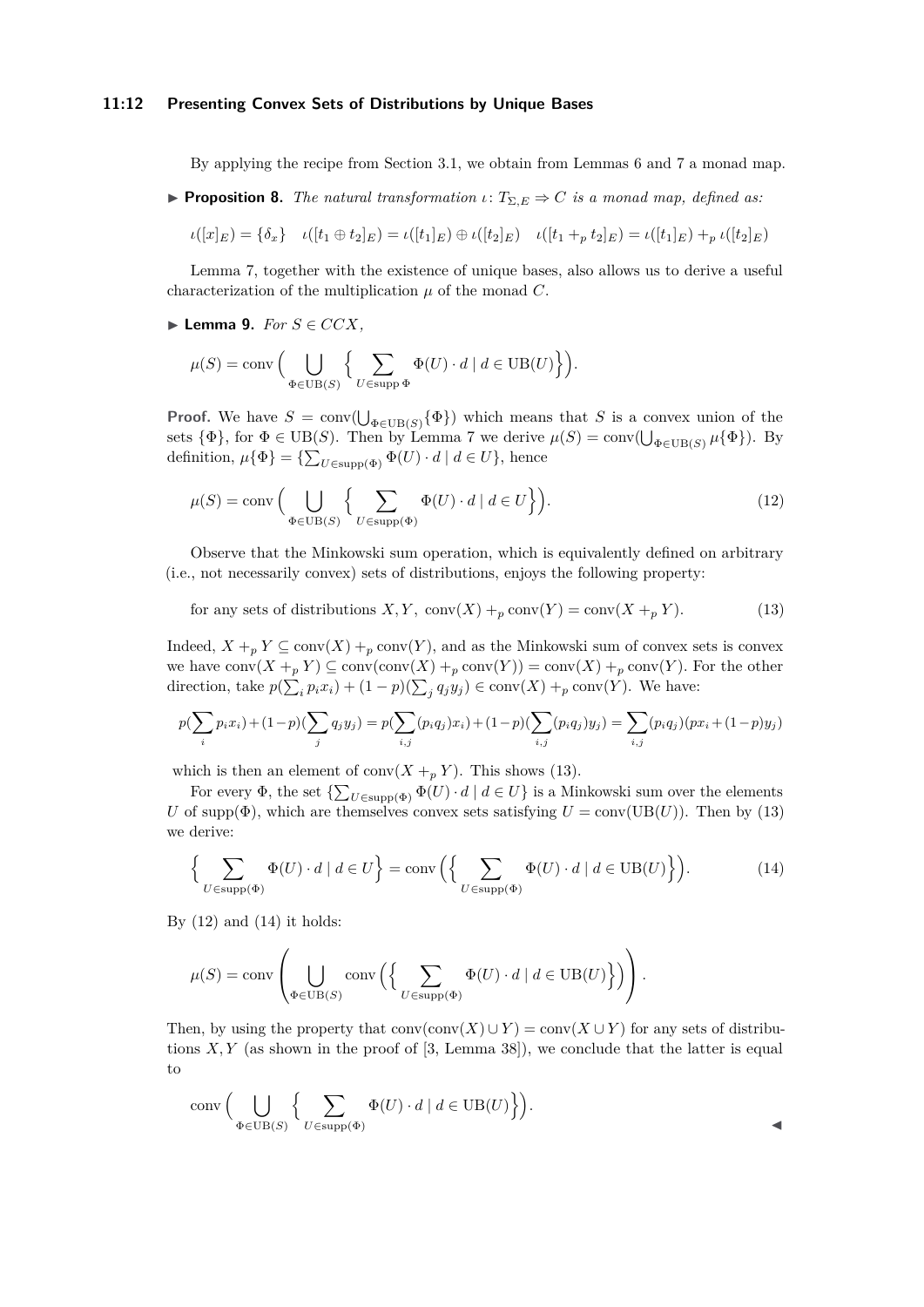# <span id="page-12-0"></span>**6 Proving the isomorphism**

In the previous section we have constructed a monad map *ι*:  $T_{\Sigma,E} \Rightarrow C$  (Proposition [8\)](#page-11-3). In this section, we prove that it is an isomorphism by exploting Theorem [1.](#page-1-2)

We start with a simple observation: for each set  $X$ , there is a trivial injection  $i_X: T_{\Sigma_P}(X) \to T_{\Sigma}(X)$ . A term in  $T_{\Sigma}$  is said to be a *purely probabilistic term* (p-term, for short) if and only if it lays in the image of *i*. We overload the notation and also denote with *i* its extension to equivalence classes  $i_X: T_{\Sigma_P, E_P}(X) \to T_{\Sigma, E}(X)$ , which is well defined as  $E_P \subseteq E$ .

<span id="page-12-1"></span>▶ **Lemma 10.** *Let*  $\{-\}_X : \mathcal{D}(X) \to C(X)$  *be the function mapping every distribution d into the convex set*  $\{d\}$  *and let*  $\iota^P: T_{\Sigma_P, E_P} \Rightarrow \mathcal{D}$  *be the monad map from* [\(8\)](#page-7-2). The following *diagram commutes.*

$$
T_{\Sigma_P, E_P} X \xrightarrow{i_X} T_{\Sigma, E} X
$$
  
\n
$$
\downarrow^{P}_{X}
$$
  
\n
$$
DX \xrightarrow{\qquad \qquad}_{\{-\}X} \circ C X
$$

**Proof.** We prove by induction that  $\{ \iota_X^P([t]_{E_P}) \}_X = \iota_X(i_X(([t]_{E_P})))$  for all  $t \in T_{\Sigma_P}$ . If  $t = x \in X$ , then  $\{\iota_X^P([x]_{E_P})\}_X = \{\delta_x\} = \iota_X([x]_E) = \iota_X(i_X(([t]_{E_P})))$ . If  $t = t_1 + t_2$ , then

$$
\{ \iota_X^P([t_1 +_p t_2]_{E_P}) \}_X = \{ p \cdot \iota_X^P([t_1]_{E_P}) + (1 - p) \cdot \iota_X^P([t_1]_{E_P}) \} = \{ \iota_X^P([t_1]_{E_P}) \} +_p \{ \iota_X^P([t_2]_{E_P}) \} = \iota_X(i_X([t_1]_{E_P})) +_p \iota_X(i_X([t_2]_{E_P})) = \iota_X([t_1]_E) +_p \iota_X([t_2]_E) = \iota_X([t_1 +_p t_2]_E) = \iota_X(i_X([t_1 +_p t_2]_{E_P})).
$$

Recall that the monad map  $\iota^P: T_{\Sigma_P, E_P} \to \mathcal{D}$  defined in [\(8\)](#page-7-2) is an isomorphism. We call  $\kappa^P$ :  $\mathcal{D} \Rightarrow T_{\Sigma_P, E_P}$  its inverse. By exploiting  $\kappa^P$  and Theorem [1,](#page-1-2) it is easy to define a function  $\kappa_X : C(X) \to T_{\Sigma,E}(X)$  as follows: for  $S \in C(X)$  with base  $\{d_1, \ldots, d_n\}$ 

$$
\kappa_X(S) = [i(\kappa^P(d_1)) \oplus \ldots \oplus i(\kappa^P(d_n))]_E.
$$
\n(15)

<span id="page-12-2"></span>**• Proposition 11.**  $\iota \circ \kappa = id_C$ .

**Proof.** Let  $S \in C(X)$  be a convex set with base  $\{d_1, \ldots, d_n\}$ . By definition of  $\kappa$  and  $\iota$ ,

$$
\iota(\kappa(S)) = \iota([i(\kappa^P(d_1))]_E) \oplus \cdots \oplus \iota([i(\kappa^P(d_n))]_E).
$$

By Lemma [10,](#page-12-1)  $\iota(\kappa(S)) = \{d_1\} \oplus \cdots \oplus \{d_n\}$  which is exactly *S*.

▶ Remark 12. Proposition [11](#page-12-2) and Lemma [10](#page-12-1) entail that  $i_X: T_{\Sigma_P, E_P}(X) \to T_{\Sigma, E}(X)$  is injective. Hence, two  $p$ -terms are equal in  $E$  if and only if they are also equal in  $E_P$ .

We are now left to prove that  $\kappa \circ \iota = id_{T_{\Sigma,E}}$ . This means that any term *t* is in the equivalence class of  $\kappa \circ \iota([t]_E)$ , which by definition of  $\kappa$  is  $[i(\kappa^P(d_1)) \oplus \ldots \oplus i(\kappa^P(d_n))]_E$ where  $\{d_1, \ldots, d_n\}$  is the base of  $\iota([t]_E)$ .

The first step consists in showing that every term is equivalent, modulo *E*, with a term of a certain shape: a term  $t \in T_{\Sigma}(X)$  is said to be in *nondeterministic-probablistic form, n-p*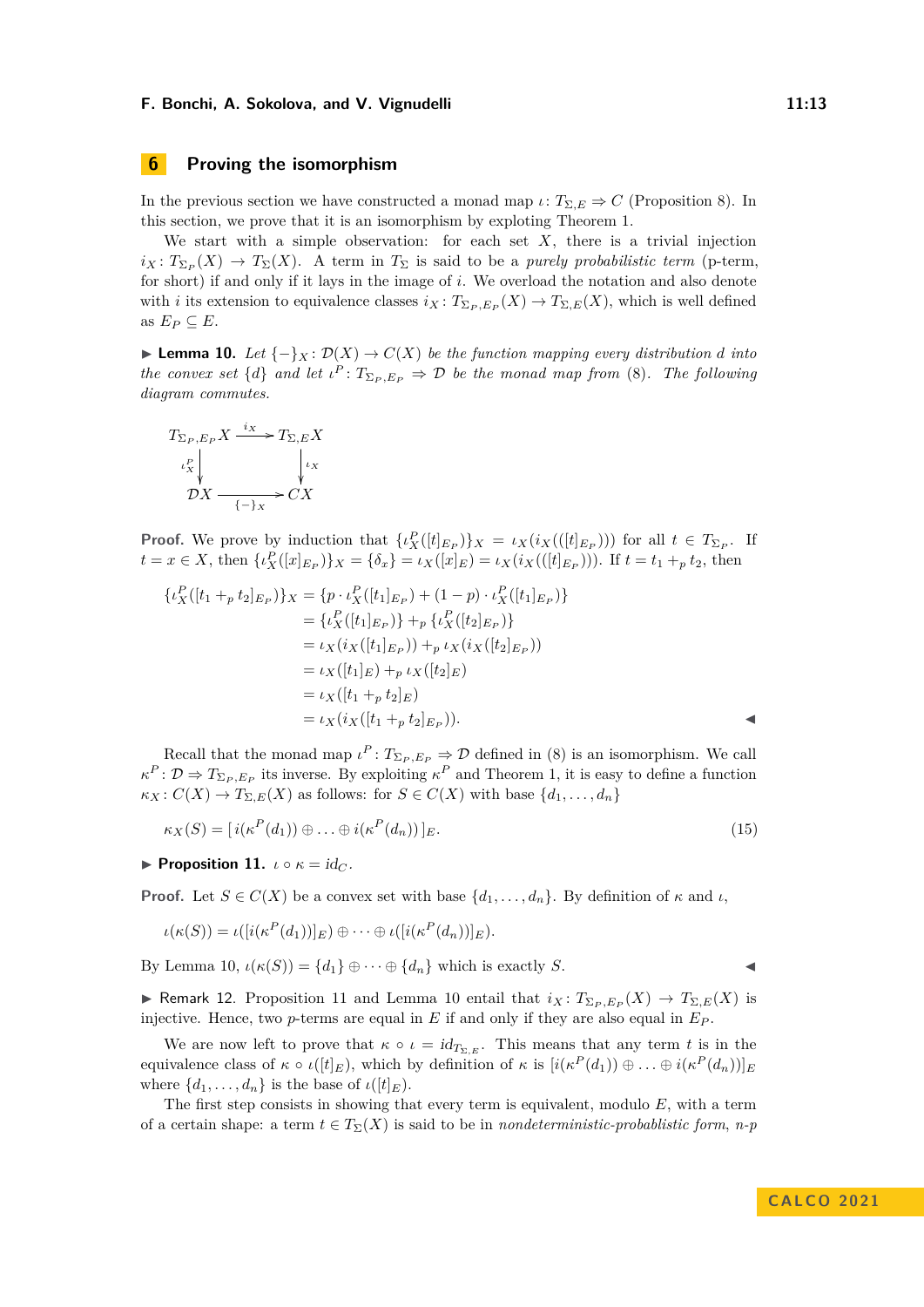#### **11:14 Presenting Convex Sets of Distributions by Unique Bases**

*form* for short, if there exists  $t_1, \ldots, t_n \in T_{\Sigma_P}(X)$  such that  $t = i(t_1) \oplus \ldots \oplus i(t_n)$ . This can be thought of as an analogous of the disjunctive-conjunctive form that is commonly used in propositional logic.

▶ **Example 13.** The term  $(x \oplus y) + \frac{1}{2}(y + \frac{1}{3}z)$  is not in n-p form, since  $x \oplus y$  occurs inside  $+\frac{1}{2}$ . However, by using the distributivity axiom (*D*), we have that  $(x \oplus y) + \frac{1}{2}(y + \frac{1}{3}z) = E$  $(x + \frac{1}{2}(y + \frac{1}{3}z)) \oplus (y + \frac{1}{2}(y + \frac{1}{3}z))$  which is in n-p form.

The following proposition ensures that every term is equivalent to one in n-p form.

<span id="page-13-0"></span>▶ **Proposition 14.** For all  $t \in T_{\Sigma}(X)$ , there exists  $t'$  in n-p form such that  $t =_E t'$ .

**Proof.** Intuitively, by virtue of the axiom  $(D)$  all the occurrences of  $+_p$  can be pushed inside some ⊕. This can be proved formally by means of the following term rewriting system.

$$
(t_1 \oplus t_2) +_p t_3 \rightsquigarrow (t_1 +_p t_3) \oplus (t_2 +_p t_3) \qquad t_1 +_p (t_2 \oplus t_3) \rightsquigarrow (t_1 +_p t_2) \oplus (t_1 +_p t_3)
$$

If  $t \in T_{\Sigma}(X)$  rewrites to  $t' \in T_{\Sigma}(X)$ , then  $t =_E t'$  since the left rule is just the axiom (D), while the right can be derived using  $(C_n)$ ,  $(D)$  and  $(C_n)$  again. Using standard term rewriting techniques from [\[6\]](#page-15-19) we can prove that the rewriting system terminates:

- **(1)** Define the partial order  $+_p > \oplus$  on  $\Sigma$ ;
- **(2)** Observe that the generated recursive path ordering on  $T_{\Sigma}(X)$  is a simplification ordering (see e.g., Example A in Section 5 of [\[6\]](#page-15-19));
- **(3)** Conclude by the First Termination Theorem.

Finally, we observe that a term *t* is in n-p form iff  $t \nleftrightarrow$ : Indeed, if *t* is in n-p form then there is no redex for the two rules above. On the other hand, if *t* is not in n-p form, then some  $\oplus$  should occur inside a  $+_{p}$  and then one of the rules applies.

Therefore, each term  $t$  can be rewritten into an  $E$ -equivalent term  $t'$  in n-p form.  $\blacktriangleleft$ 

Given a term  $t' \in T_{\Sigma}(X)$  in n-p form and  $t_1, \ldots, t_n \in T_{\Sigma_P}(X)$  such that  $t' = i(t_1) \oplus \ldots \oplus$  $i(t_n)$ , one would like  $\{t^P([t_1]_{E_P}),\ldots,t^P([t_n]_{E_P})\}$  to be the base for  $\iota([t']_E)$ . But this is not always the case since some  $\iota^P([t_i]_{E_P})$  can be a convex combination of the other  $\iota^P([t_j]_{E_P})$ .

▶ **Example 15.** The term  $(x + \frac{1}{2}y) \oplus (x + \frac{2}{3}(x \oplus y))$  is not in n-p form. By applying the rewriting procedure in the proof of Proposition [14](#page-13-0) one obtains:  $(x + \frac{1}{2}y) \oplus (x + \frac{2}{3}(x \oplus y)) = E$  $(x+\frac{1}{2}y)\oplus(x+\frac{2}{3}x)\oplus(x+\frac{2}{3}y)$ . Observe that this is equivalent to  $(x+\frac{1}{2}y)\oplus x\oplus(x+\frac{2}{3}y)$ . The convex set  $\iota\big( [(x + \frac{1}{2}y) \oplus x \oplus (x + \frac{2}{3}y)]_E \big)$  has base  $\{ \iota^P([x + \frac{1}{2}y]_{E_P}), \iota_P([x]_{E_P}) \} = \{ \frac{1}{2}x + \frac{1}{2}y, \delta_x \}.$ Indeed the distribution  $\iota^P([x+\frac{2}{3}y]_{E_P}) = \frac{2}{3}x + \frac{1}{3}y$  is a convex combination of  $\{\frac{1}{2}x + \frac{1}{2}y, \delta_x\}$ as  $\frac{2}{3}x + \frac{1}{3}y = \frac{2}{3}(\frac{1}{2}x + \frac{1}{2}y) + \frac{1}{3}x$ .

The next two lemmas are necessary to show that, using the axioms in *E*, we can remove from *t'* those summands  $i(t_i)$  such that  $\iota^P([t_i]_{E_P})$  is a convex combination of the other  $\iota^P([t_j]_{E_P})$ . The first lemma is a well known observation (see e.g. [\[23,](#page-16-8) [33\]](#page-16-5)), but we report its instructive proof; the second lemma follows easily from the first one and properties of convex algebras. We defer its proof to the Appendix.

- <span id="page-13-1"></span>▶ **Lemma 16** (Convexity law). For all terms  $t_1, t_2 \in T_\Sigma(X)$ , for all  $p \in (0, 1)$ ,
	- $t_1 \oplus t_2 =_E t_1 \oplus t_2 \oplus (t_1 +_p t_2).$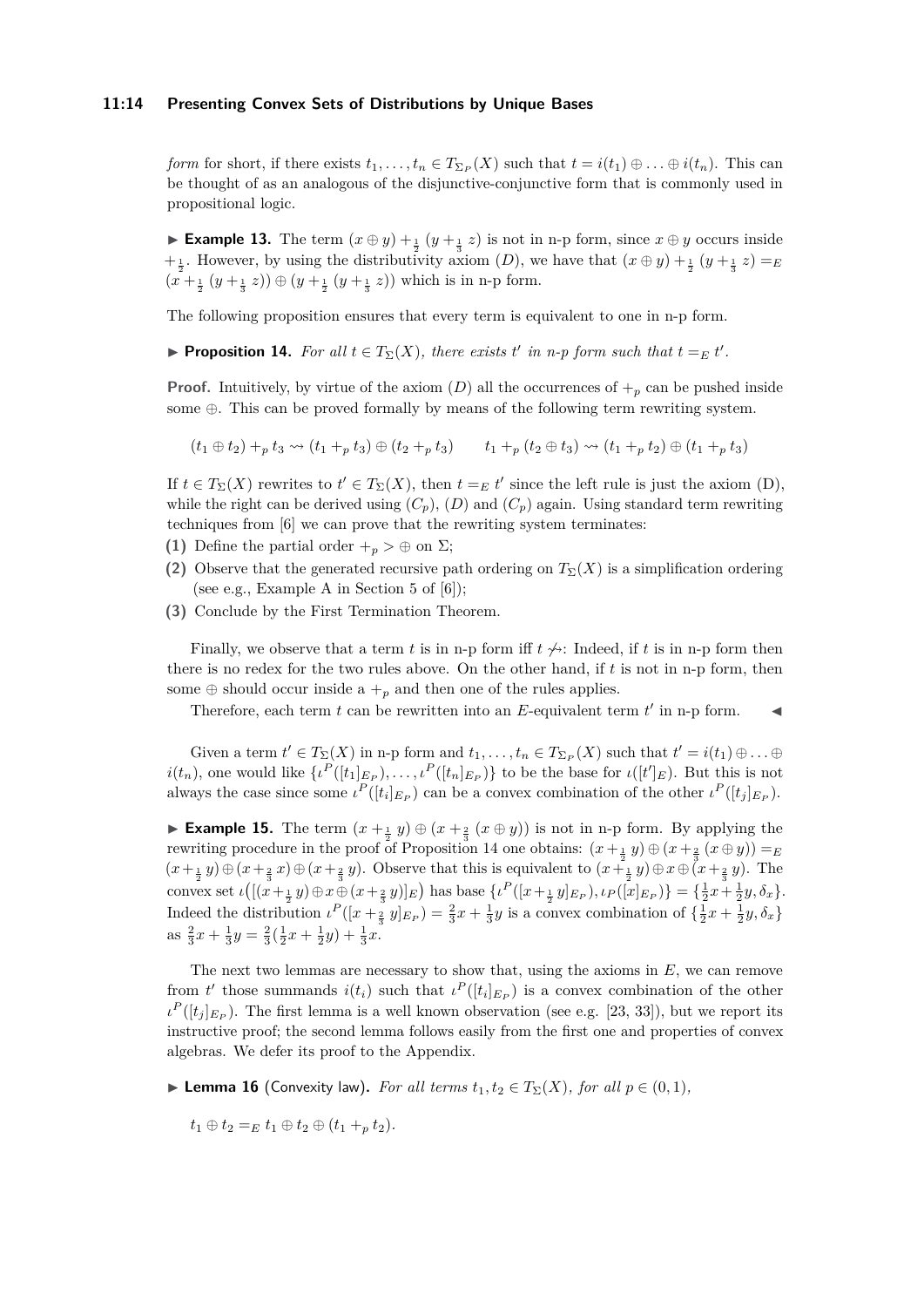**Proof.** We first prove that

(*Ip*)

$$
t_1 \oplus t_2 \xrightarrow{\tfrac{(I_p)}{2}} (t_1 \oplus t_2) +_p (t_1 \oplus t_2)
$$
  
\n
$$
\xrightarrow{\tbinom{(D)}{2}} ((t_1 \oplus t_2) +_p t_1) \oplus ((t_1 \oplus t_2) +_p t_2)
$$
  
\n
$$
\xrightarrow{\tbinom{(D)}{2}} ((t_1 +_p t_1) \oplus (t_2 +_p t_1)) \oplus ((t_1 +_p t_2) \oplus (t_2 +_p t_2))
$$
  
\n
$$
\xrightarrow{\tfrac{(I_p)}{2}} t_1 \oplus (t_2 +_p t_1) \oplus (t_1 +_p t_2) \oplus t_2
$$

Then, by applying first this equality and then idempotency, we derive the result:

$$
t_1 \oplus t_2 \oplus (t_1 +_p t_2) = t_1 \oplus (t_2 +_p t_1) \oplus (t_1 +_p t_2) \oplus t_2 \oplus (t_1 +_p t_2)
$$
  
\n
$$
\stackrel{(I_p)}{=} t_1 \oplus (t_2 +_p t_1) \oplus (t_1 +_p t_2) \oplus t_2
$$

<span id="page-14-0"></span>**Lemma** 17. *Let*  $t, t_1, \ldots, t_n$  $(X)$  *such that*  $\iota^{P}([t]_{E_{P}})$  $\in$  $conv\{\iota^P([t_1]_{E_P}), \ldots, \iota^P([t_n]_{E_P})\}.$  Then

$$
i(t_1) \oplus \ldots \oplus i(t_n) =_E i(t_1) \oplus \ldots \oplus i(t_n) \oplus i(t).
$$

<span id="page-14-1"></span>**• Proposition 18.** For all terms  $t \in T_{\Sigma}(X)$ , there exist  $t_1, \ldots, t_n \in T_{\Sigma_P}$  such that

$$
t =_E i(t_1) \oplus \ldots \oplus i(t_n)
$$

*and*  $\{ \iota^P([t_1]_{E_P}), \ldots, \iota^P([t_n]_{E_P}) \}$  *is the base of*  $\iota([t]_E)$ *.* 

**Proof.** By Proposition [14,](#page-13-0) there exists a  $t' \in T_{\Sigma}(X)$  in n-p form such that  $t =_E t'$ . Take  $t'_1, \ldots, t'_m \in T_{\Sigma_P}$  such that  $t' = i(t_1) \oplus \ldots \oplus i(t_m)$ . By definition of  $\iota, \iota([t]_E) =$  $\iota(i([t_1]_{E_P}))\oplus\cdots\oplus\iota(i([t_m]_{E_P}))$  which by Lemma [10](#page-12-1) is  $\{\iota^P([t_1]_{E_P})\}\oplus\cdots\oplus\{\iota^P([t_m]_{E_P})\}.$ By definition of  $\oplus$ , this is just conv $\{t^P([t_1]_{E_P}), \ldots, t^P([t_m]_{E_P})\}$ . Therefore, to conclude that  $\{i^P([t_1]_{E_P}), \ldots, i^P([t_m]_{E_P})\}$  is the base of  $\iota([t]_E)$  we only need to show that none of the  $\iota^P([t_i]_{E_P})$  is in the convex combination of the others  $\iota^P([t_j]_{E_P})$ . This is not true in general, but thanks to Lemma [17](#page-14-0) all such *t<sup>i</sup>* can be removed, while preserving *E*equivalence. To be more precise, by associativity and commutativity of ⊕, we can assume that  $\iota^P([t_1]_{E_P}), \ldots, \iota^P([t_n]_{E_P})$  form the base, while  $\iota^P([t_{n+1}]_P), \ldots, \iota^P([t_m]_{E_P})$  are in conv $\{i^P([t_1]_{E_P}), \ldots, i^P([t'_n]_{E_P})\}$ . Then, by repeating  $(m-n)$ -times Lemma [17,](#page-14-0) we conclude that  $t' =_E i(t_1) \oplus \ldots \oplus i(t_n)$ .

<span id="page-14-2"></span>**Proposition 19.**  $\kappa \circ \iota = id_{T_{\Sigma,E}}$ .

**Proof.** We need to prove that for all terms  $t \in T_{\Sigma}(X)$ ,  $[t]_E = \kappa \circ \iota([t]_E)$ . By Proposition [18,](#page-14-1) there exists  $t_1, \ldots, t_n \in T_{\Sigma_P}(X)$  such that

$$
t =_E i(t_1) \oplus \ldots \oplus i(t_n)
$$

and  $\{ \iota^P([t_1]_{E_P}), \ldots, \iota^P([t_n]_{E_P}) \}$  is the base for  $\iota([t]_E)$ . By definition of  $\kappa$ ,  $\kappa(\iota([t]_E))$  is exactly  $[i(\kappa^P \circ \iota^P[t_1]_{E_P}) \oplus \ldots \oplus i(\kappa^P \circ \iota^P[t_n]_{E_P})]_E = [t]_E$ .

This is enough to conclude the proof of Theorem [3.](#page-7-3) Indeed we have that  $\iota: T_{\Sigma,E} \Rightarrow C$  is a monad map and that, by Propositions [11](#page-12-2) and [19,](#page-14-2) it is an isomorphism.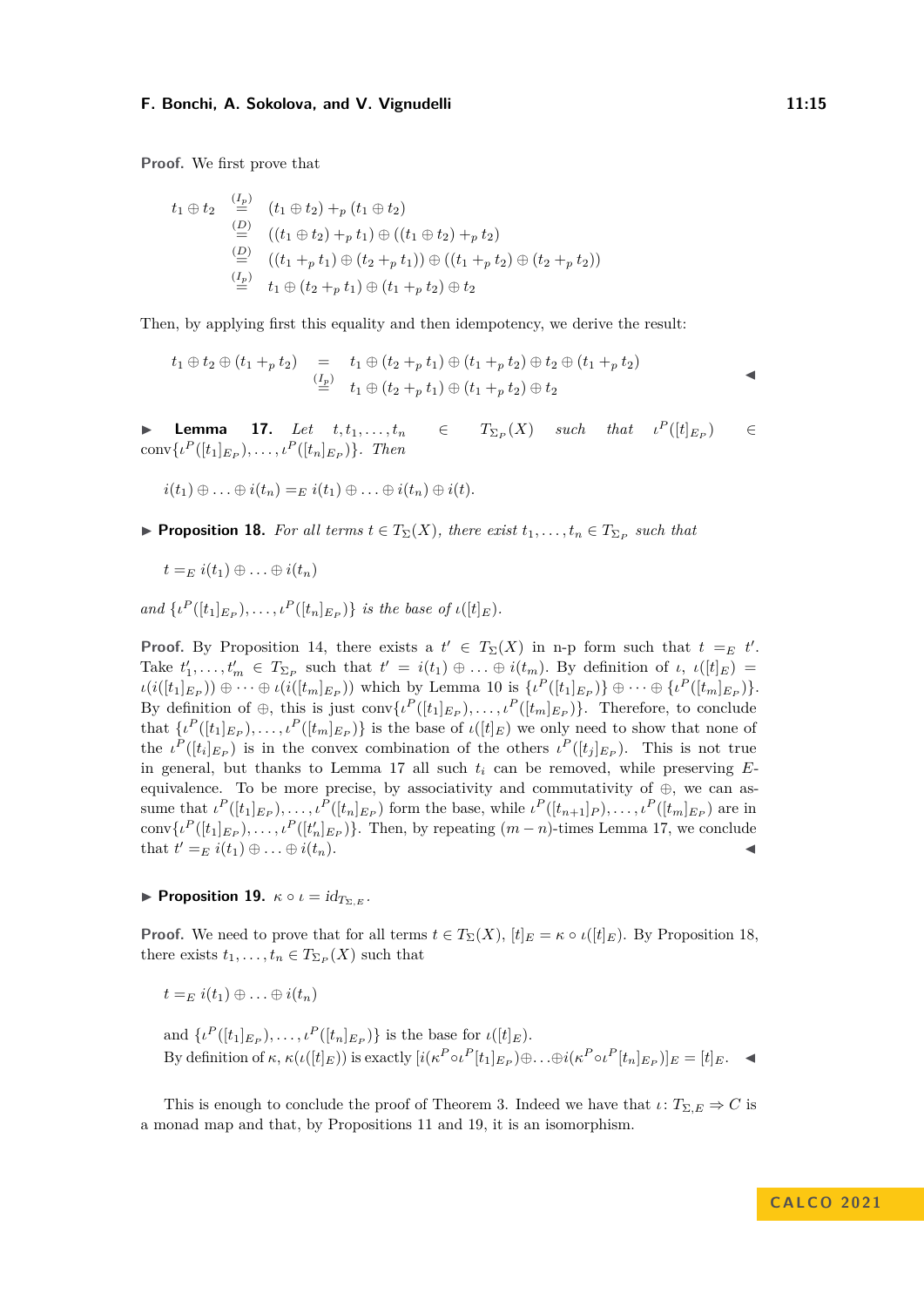#### **References**

- <span id="page-15-0"></span>**1** Christel Baier and Joost-Pieter Katoen. *Principles of model checking*. MIT Press, 2008.
- <span id="page-15-18"></span>**2** Filippo Bonchi, Alexandra Silva, and Ana Sokolova. The Power of Convex Algebras. In *CONCUR 2017*, volume 85, pages 23:1–23:18. LIPIcs, 2017. [doi:10.4230/LIPIcs.CONCUR.](https://doi.org/10.4230/LIPIcs.CONCUR.2017.23) [2017.23](https://doi.org/10.4230/LIPIcs.CONCUR.2017.23).
- <span id="page-15-14"></span>**3** Filippo Bonchi, Ana Sokolova, and Valeria Vignudelli. The theory of traces for systems with nondeterminism and probability. Extended version of paper in Proc.LICS'19, 2019. URL: <http://arxiv.org/abs/1808.00923v3>.
- <span id="page-15-5"></span>**4** Pablo Samuel Castro, Prakash Panangaden, and Doina Precup. Equivalence relations in fully and partially observable markov decision processes. In *IJCAI*, pages 1653–1658, 2009.
- <span id="page-15-3"></span>**5** Christian Dehnert, Sebastian Junges, Joost-Pieter Katoen, and Matthias Volk. A storm is coming: A modern probabilistic model checker. In *Proc. CAV 2017*, volume 10427 of *LNCS*, pages 592–600, 2017.
- <span id="page-15-19"></span>**6** Nachum Dershowitz. Orderings for term-rewriting systems. *Theoretical computer science*, 17(3):279–301, 1982.
- <span id="page-15-15"></span>**7** Ernst-Erich Doberkat. Eilenberg-Moore algebras for stochastic relations. *Inform. and Comput.*, 204(12):1756–1781, 2006. [doi:10.1016/j.ic.2006.09.001](https://doi.org/10.1016/j.ic.2006.09.001).
- <span id="page-15-16"></span>**8** Ernst-Erich Doberkat. Erratum and addendum: Eilenberg-Moore algebras for stochastic relations [mr2277336]. *Inform. and Comput.*, 206(12):1476–1484, 2008. [doi:10.1016/j.ic.](https://doi.org/10.1016/j.ic.2008.08.002) [2008.08.002](https://doi.org/10.1016/j.ic.2008.08.002).
- <span id="page-15-12"></span>**9** Jean Goubault-Larrecq. Prevision domains and convex powercones. In *FOSSACS 2008*, pages 318–333. LNCS 4962, 2008. [doi:10.1007/978-3-540-78499-9\\_23](https://doi.org/10.1007/978-3-540-78499-9_23).
- <span id="page-15-13"></span>**10** Alexandre Goy and Daniela Petrisan. Combining probabilistic and non-deterministic choice via weak distributive laws. In Holger Hermanns, Lijun Zhang, Naoki Kobayashi, and Dale Miller, editors, *LICS '20: 35th Annual ACM/IEEE Symposium on Logic in Computer Science, Saarbrücken, Germany, July 8-11, 2020*, pages 454–464. ACM, 2020. [doi:10.1145/3373718.](https://doi.org/10.1145/3373718.3394795) [3394795](https://doi.org/10.1145/3373718.3394795).
- <span id="page-15-4"></span>**11** Hans A Hansson. Time and probability in formal design of distributed systems. *PhD thesis, Uppsala University*, 1991.
- <span id="page-15-1"></span>**12** Holger Hermanns, Jan Krcál, and Jan Kretínský. Probabilistic bisimulation: Naturally on distributions. In *Proc. CONCUR'14*, volume 8704 of *LNCS*, pages 249–265, 2014.
- <span id="page-15-8"></span>**13** Holger Hermanns, Augusto Parma, Roberto Segala, Björn Wachter, and Lijun Zhang. Probabilistic logical characterization. *Information and Computation*, 209(2):154–172, 2011.
- <span id="page-15-7"></span>**14** Chris Heunen, Ohad Kammar, Sam Staton, and Hongseok Yang. A convenient category for higher-order probability theory. *CoRR*, abs/1701.02547, 2017. URL: [http://arxiv.org/abs/](http://arxiv.org/abs/1701.02547) [1701.02547](http://arxiv.org/abs/1701.02547).
- <span id="page-15-17"></span>**15** B. Jacobs. Convexity, duality and effects. In *Theoretical computer science*, volume 323 of *IFIP Adv. Inf. Commun. Technol.*, pages 1–19. Springer, Berlin, 2010. [doi:10.1007/](https://doi.org/10.1007/978-3-642-15240-5_1) [978-3-642-15240-5\\_1](https://doi.org/10.1007/978-3-642-15240-5_1).
- <span id="page-15-11"></span>**16** Bart Jacobs. Coalgebraic trace semantics for combined possibilitistic and probabilistic systems. *Electr. Notes Theor. Comput. Sci.*, 203(5):131–152, 2008.
- <span id="page-15-6"></span>**17** Leslie Pack Kaelbling, Michael L Littman, and Anthony R Cassandra. Planning and Acting in Partially Observable Stochastic Domains. *Artif. Intell.*, 1998.
- <span id="page-15-9"></span>**18** Klaus Keimel and Gordon D. Plotkin. Mixed powerdomains for probability and nondeterminism. *Logical Methods in Computer Science*, 13(1), 2017. [doi:10.23638/LMCS-13\(1:2\)2017](https://doi.org/10.23638/LMCS-13(1:2)2017).
- <span id="page-15-2"></span>**19** Marta Z. Kwiatkowska, Gethin Norman, and David Parker. Prism: Probabilistic symbolic model checker. In *Computer Performance Evaluation / TOOLS*, pages 200–204. LNCS 2324, 2002.
- <span id="page-15-10"></span>**20** Matteo Mio. Upper-expectation bisimilarity and łukasiewicz *µ*-calculus. In *Proc. FOSSACS'14*, volume 8412 of *LNCS*, pages 335–350, 2014.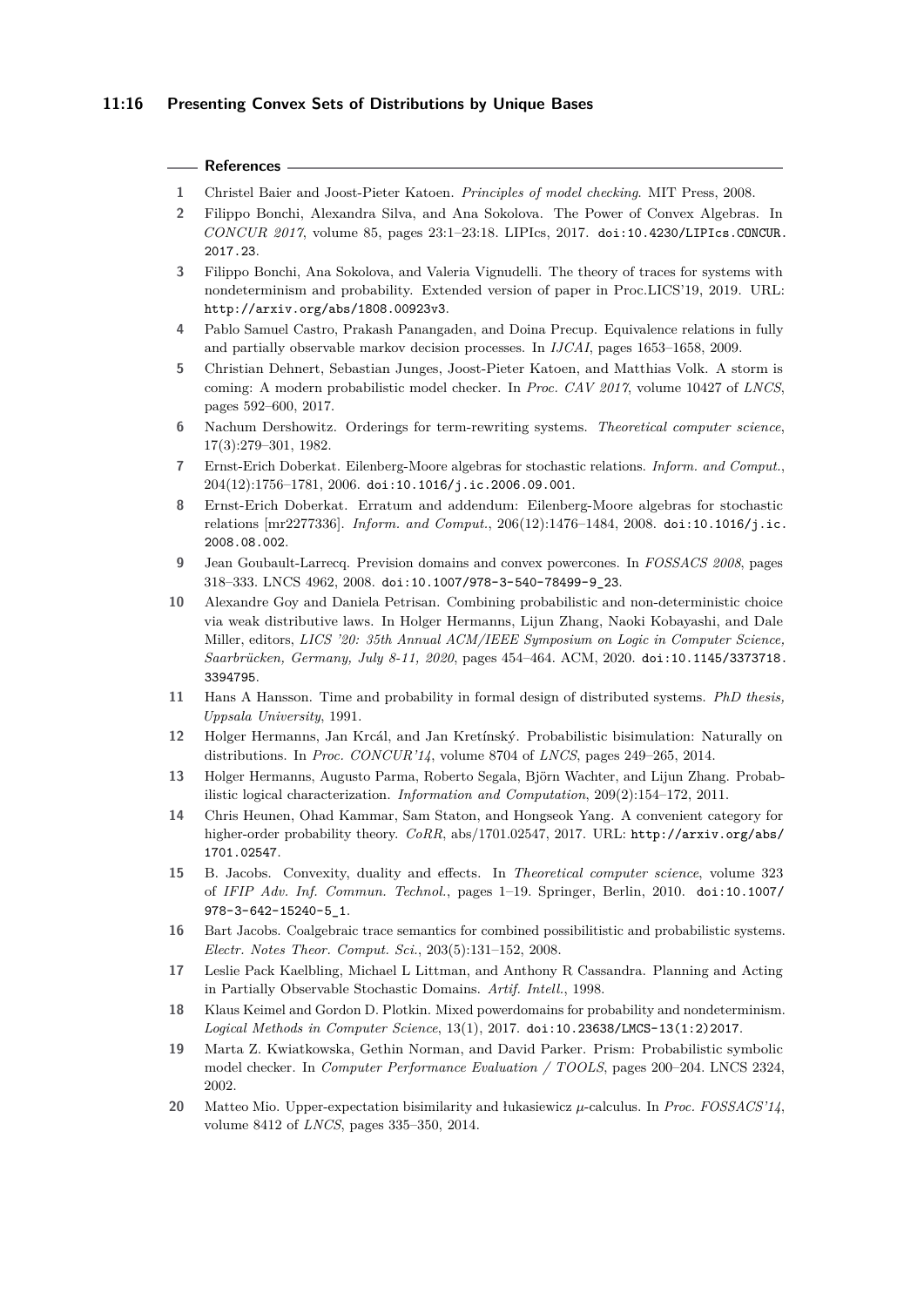- <span id="page-16-10"></span>**21** Matteo Mio, Ralph Sarkis, and Valeria Vignudelli. Combining nondeterminism, probability, and termination: Equational and metric reasoning. In *36th Annual ACM/IEEE Symposium on Logic in Computer Science, LICS 2021, Rome, Italy, June 29 - July 2, 2021*, pages 1–14. IEEE, 2021. [doi:10.1109/LICS52264.2021.9470717](https://doi.org/10.1109/LICS52264.2021.9470717).
- <span id="page-16-9"></span>**22** Matteo Mio and Valeria Vignudelli. Monads and quantitative equational theories for nondeterminism and probability. In Igor Konnov and Laura Kovács, editors, *31st International Conference on Concurrency Theory, CONCUR 2020, September 1-4, 2020, Vienna, Austria (Virtual Conference)*, volume 171 of *LIPIcs*, pages 28:1–28:18. Schloss Dagstuhl - Leibniz-Zentrum für Informatik, 2020. [doi:10.4230/LIPIcs.CONCUR.2020.28](https://doi.org/10.4230/LIPIcs.CONCUR.2020.28).
- <span id="page-16-8"></span>**23** M. Mislove, J. Ouaknine, and J. Worrell. Axioms for probability and nondeterminism. In *Proc. of the 10th Int. Workshop on Expressiveness in Concurrency (EXPRESS 2003)*, volume 96 of *ENTCS*, pages 7–28. Elsevier, 2003.
- <span id="page-16-6"></span>**24** Michael W. Mislove. Nondeterminism and probabilistic choice: Obeying the laws. In *CONCUR 2000*, pages 350–364. LNCS 1877, 2000. [doi:10.1007/3-540-44618-4\\_26](https://doi.org/10.1007/3-540-44618-4_26).
- <span id="page-16-11"></span>**25** Walter Rudin. *Functional Analysis*. McGraw-Hill, 1991.
- <span id="page-16-2"></span>**26** Stuart Russell and Peter Norvig. *Artificial Intelligence: A Modern Approach*. Prentice Hall, 2009.
- <span id="page-16-1"></span>**27** Roberto Segala and Nancy Lynch. Probabilistic simulations for probabilistic processes. *Nordic Journal of Computing*, 2(2):250–273, 1995.
- <span id="page-16-14"></span>**28** Zbigniew Semadeni. *Monads and their Eilenberg-Moore algebras in functional analysis*. Queen's University, Kingston, Ont., 1973. Queen's Papers in Pure and Applied Mathematics, No. 33.
- <span id="page-16-3"></span>**29** Sam Staton, Hongseok Yang, Frank Wood, Chris Heunen, and Ohad Kammar. Semantics for probabilistic programming: higher-order functions, continuous distributions, and soft constraints. In *Proceedings of the 31st Annual ACM/IEEE Symposium on Logic in Computer Science, LICS '16, New York, NY, USA, July 5-8, 2016*, pages 525–534, 2016. [doi:10.1145/](https://doi.org/10.1145/2933575.2935313) [2933575.2935313](https://doi.org/10.1145/2933575.2935313).
- <span id="page-16-13"></span>**30** T. Świrszcz. Monadic functors and convexity. *Bull. Acad. Polon. Sci. Sér. Sci. Math. Astronom. Phys.*, 22:39–42, 1974.
- <span id="page-16-7"></span>**31** Regina Tix, Klaus Keimel, and Gordon D. Plotkin. Semantic domains for combining probability and non-determinism. *ENTCS*, 222:3–99, 2009. [doi:10.1016/j.entcs.2009.01.002](https://doi.org/10.1016/j.entcs.2009.01.002).
- <span id="page-16-12"></span>**32** R. Tyllerr. *Convex Analysis*. Princeton University Press, 1972.
- <span id="page-16-5"></span>**33** D. Varacca. *Probability, Nondeterminism and Concurrency: Two Denotational Models for Probabilistic Computation*. PhD thesis, Univ. Aarhus, 2003. BRICS Dissertation Series, DS-03-14.
- <span id="page-16-4"></span>**34** D. Varacca and G. Winskel. Distributing probabililty over nondeterminism. *MSCS*, 16(1):87– 113, 2006.
- <span id="page-16-0"></span>**35** Moshe Y Vardi. Automatic verification of probabilistic concurrent finite state programs. In *Foundations of Computer Science, 1985., 26th Annual Symposium on*, pages 327–338. IEEE, 1985.

# **A Proof of Lemma [17](#page-14-0)**

<span id="page-16-15"></span>**Lemma** 20. *Let*  $t, t_1, \ldots, t_n$  ∈  $(X)$  *such that*  $\iota^P([t]_{E_F})$  $\in$  $conv\{t^P([t_1]_{E_P}), \ldots, t^P([t_n]_{E_P})\}.$  Then there exist  $p_1 \ldots p_{n-1} \in (0,1)$  such that  $t =_{E_P}$  (*.* . .  $(t_1 +_{p_1} t_2) +_{p_2}$  . . . ) +  $_{p_{n-1}} t_n$ .

**Proof.** If  $\iota^{P}([t]_{E_P})$   $\in$   $\text{conv}\{\iota^{P}([t_1]_{E_P}), \ldots, \iota([t_n]_{E_P})\}, \text{ then } \iota^{P}([t]_{E_P})$  =  $\mu^{\mathcal{D}}\left(\sum_{i} q_i \left( i^P([t_i]_{E_P}) \right) \right)$  for some  $\sum_{i} q_i = 1$ . Since  $\iota^P$  is a monad map, its inverse  $\kappa^D$ :  $\mathcal{D} \Rightarrow T_{\Sigma_P, E_P}$  is also a monad map and in particular it makes the following diagram